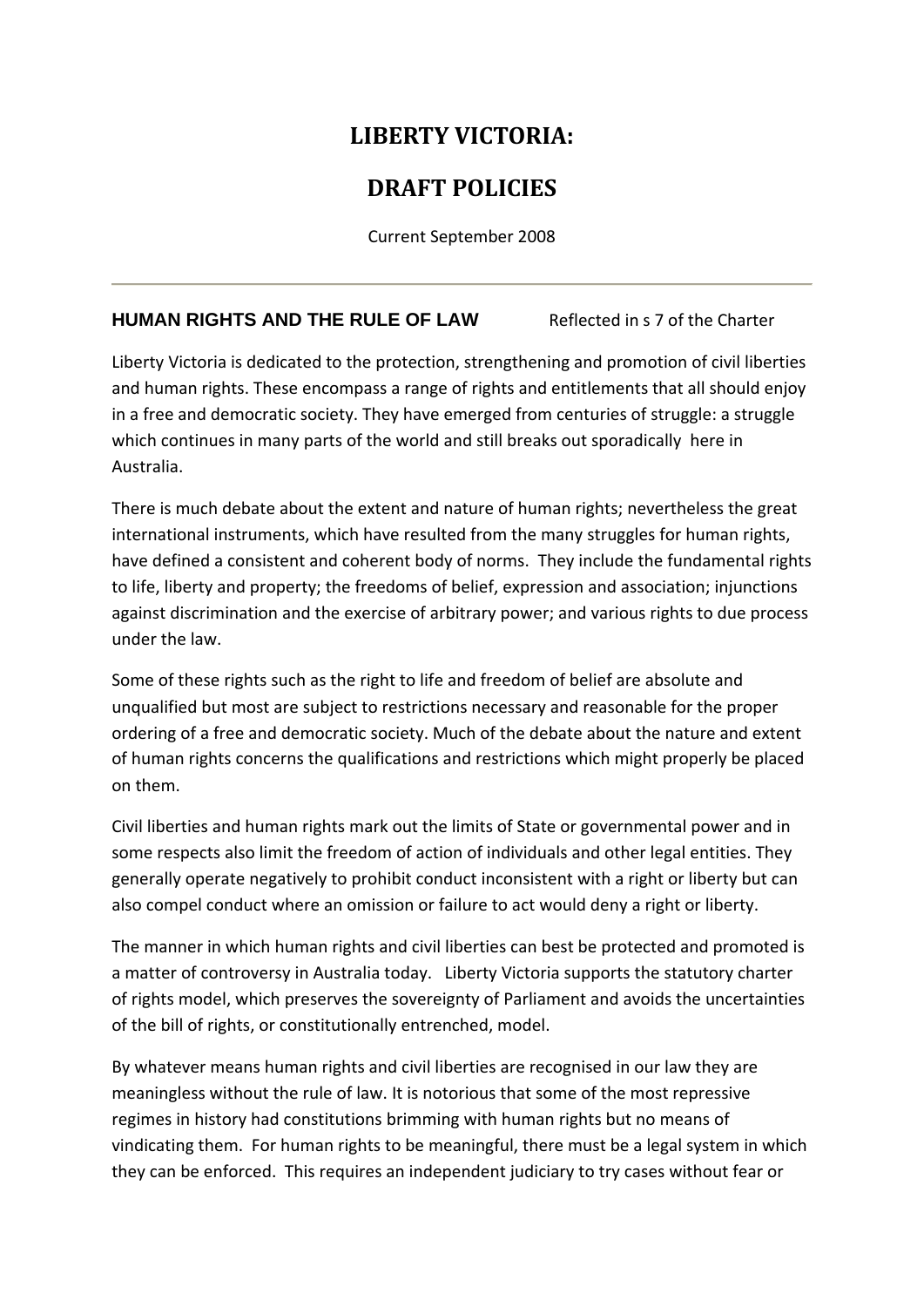favour and access to justice for all. The procedural rights such as equality before the law and right to a fair trial are thus vital and must be jealously guarded especially for unpopular causes and persons.

To see Liberty's policies on each of these important human rights, click on the link below:

- Right to Life
- Right to Freedom of Thought and Belief
- Right to Liberty (includes freedom of movement)
- Right to Freedom from Torture (includes cruel, inhumane or degrading treatment)
- Right to Family and Reproduction
- Right to Freedom of Association
- Right to Freedom of Expression
- Right to Privacy (includes freedom from surveillance)
- Right to Freedom to Participate in Public Life
- Right to Freedom from Discrimination (includes cultural rights)
- Right to Property
- Rights of Children and Young People
- Rights of Prisoners (includes detention and treatment)
- Police and Policing
- Right to Justice (includes double jeopardy and retrospective laws)
- Access to Justice (includes right to a fair hearing)
- An Australian Bill of Rights

#### **RIGHT TO LIFE Reflected in s 9 of the Charter**

The right to life is the most fundamental of all human rights. This right is based on the belief that every person has an essential right to live and a right not to be arbitrarily deprived of life. The concept of a right to life is central to human rights, but particularly relevant to the issues of capital punishment, euthanasia, self defence, abortion and war.

Internationally, the right to life is enshrined in:

- Article 3 of the United Nations Universal Declaration of Human Rights; and
- Article 6 of the International Covenant on Civil and Political Rights (ICCPR).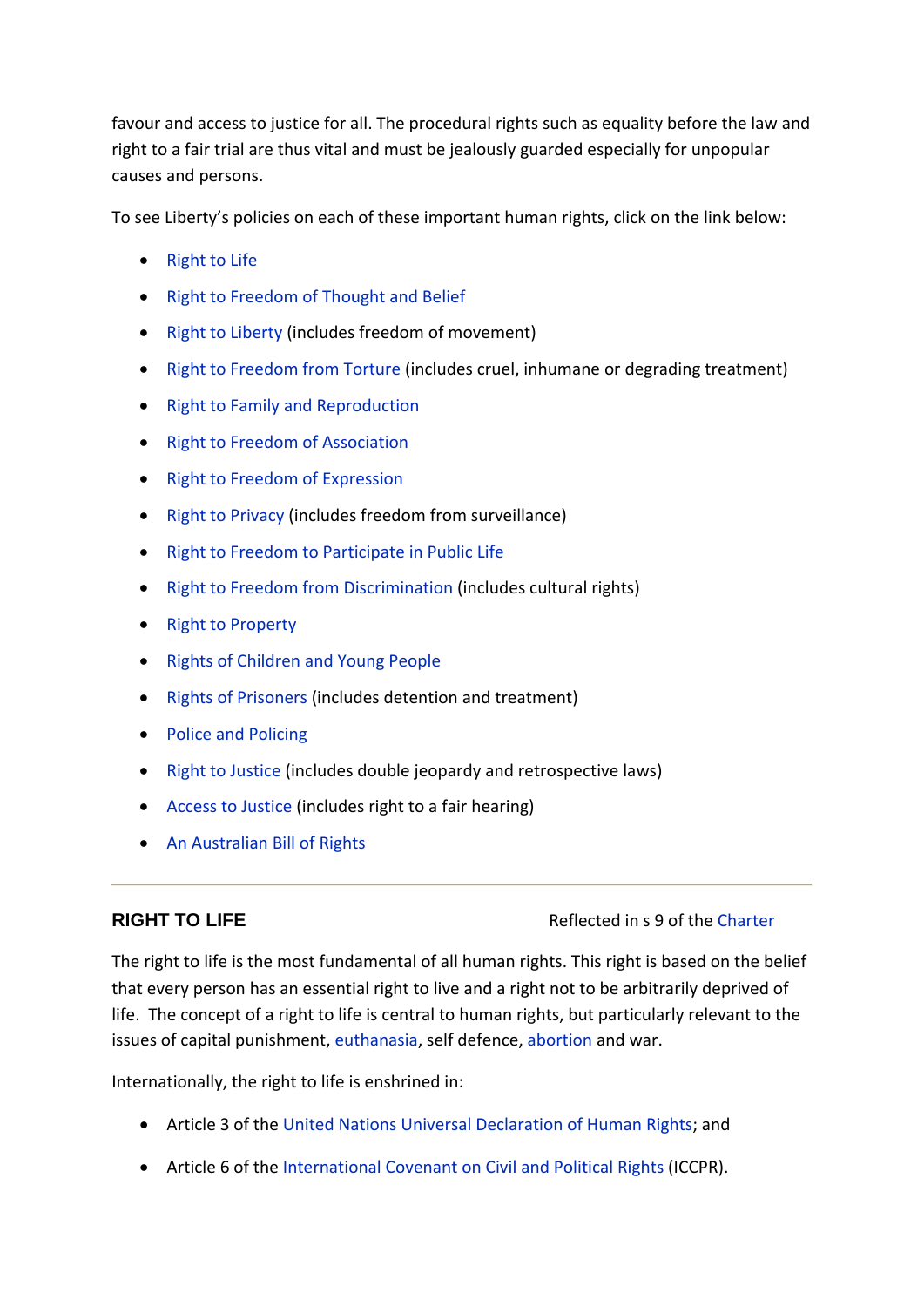According to the ICCPR Committee the right to life should not be narrowly interpreted and should include measures taken to reduce infant mortality and to increase life expectancy. The Committee has also expressed concern about the proliferation of weapons of mass destruction which not only threaten life, but deplete valuable resources that could be used to promote and secure human rights, especially in developing countries. The right to life can also be seen as requiring the State to take positive steps to reduce the incidence of such things as domestic violence.

In Victoria, the right to life is recognised by section 9 of the Victorian Charter of Human Rights and Responsibilities. However, there is no recognition of this right in federal law.

The most important manifestation of the right to life is the prohibition on capital punishment. This prohibition admits of no exceptions. It should be adhered to not just in the cases of Australians convicted abroad of capital offences but also for terrorists who kill Australians abroad. The possibility of errors in the legal process, the importance of mercy in sentencing, the prospects of rehabilitation, and above all the inherent value and dignity of all human life are factors which apply in every case without exception.

The absolute and unqualified nature of the right to life should not, however, obscure or confuse the principles applicable to issues like euthanasia and abortion (see below under Protection of Families).

Euthanasia or dying with dignity involves the decision by a competent person to choose the nature and timing of their own death. Euthanasia is different to suicide in that a person makes a considered and informed decision, after looking at all the options including treatment and alternative care. Suicide is an action taken by people who are not always able to make clear decisions often suffering from conditions such as severe emotional distress, or a psychiatric illness such as depression.

Australian law does not distinguish between homicide and euthanasia. While suicide and attempted suicide are no longer crimes, assisting another to do so is and has resulted in a number of high profile prosecutions against people who have assisted terminally ill patients to die.

Liberty Victoria supports the right of individuals while competent to choose whether to receive treatment when no longer competent. In particular, Liberty Victoria believes that a competent terminally ill person should be able to choose to die by active intervention either by themselves or with the help of other medically qualified people.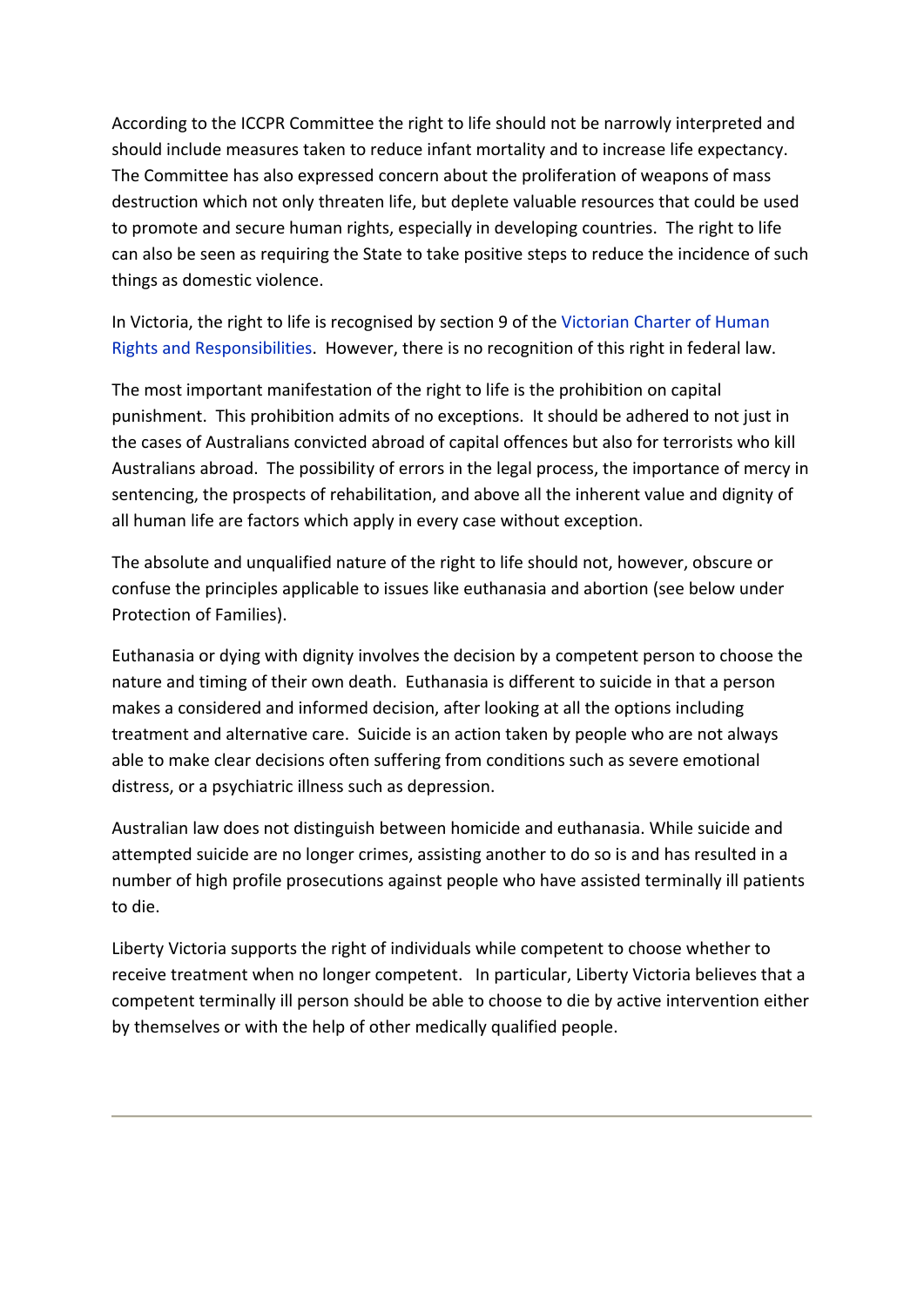### **RIGHT TO LIBERTY AND FREEDOM OF MOVEMENT**

### Reflected in ss 12 & 21 of the **Charter**

Along with the right to life, the right to liberty is one of the most fundamental human rights. The right to liberty is the right of all persons to freedom of their person – freedom of movement and freedom from arbitrary detention by others. Historically, the protection of individual liberty was one of the crowning achievements of the common law.

The writ of *habeas corpus* is an ancient common law remedy designed to allow a person who is detained to challenge the lawfulness of their detention. Habeas corpus does not secure the release of a person held pursuant to a valid law. Detention on mental health grounds is authorised by law, and so is detention to prevent the transmission of infectious disease. Preventative detention orders for anti‐terrorist purposes is authorised by the Commonwealth Crimes Act, although their constitutional validity has not yet been tested.

Every declaration of rights includes the right of liberty: from the clarion call of the French Revolution ("Liberty, equality, fraternity") to the Universal Declaration of Human Rights (**UDHR**; 1948), Article 3: "Everyone has the right to life, liberty and security of person"; to the International Covenant on Civil and Political Rights (**ICCPR**; 1967), Article 9: "Everyone has the right to liberty and security of person. No-one shall be subjected to arbitrary arrest or detention. No‐one shall be deprived of his liberty except on such grounds and in accordance with such procedure as are established by law."

International human rights conventions do not form part of Australia's laws unless specifically adopted by an Australian Parliament. The UDHR and the ICCPR have not been incorporated into Australia's domestic law, so they do not have any legal force in Australia. Liberty believes that Australia should adopt and protect these human rights by enacting an Australian Bill (or Charter) of Rights.

Like most rights, the right of individual liberty is not absolute. Governments can legitimately deprive people of their liberty in appropriate circumstances: typically, after conviction for serious offences, in serious mental health cases, and to prevent the spread of infectious disease. Article 9 of the ICCPR recognizes that qualification by prohibiting *arbitrary* detention.

The Migration Act 1958 (Cth) provides that a non‐citizen who enters Australia without a visa must be detained, and must remain in detention until they receive a visa or until they are removed from Australia. Thus boat people and other asylum seekers may be held in detention for months or even years – despite the fact they have not committed an offence, are not accused of committing an offence, and present no risk to the community. Asylum seekers are people who have fled their country due to oppression and persecution are held by Australia in high security jails indefinitely, regardless of age, sex or state of health. The United Nations Human Rights Committee (UNHCR) has found in a number of cases that this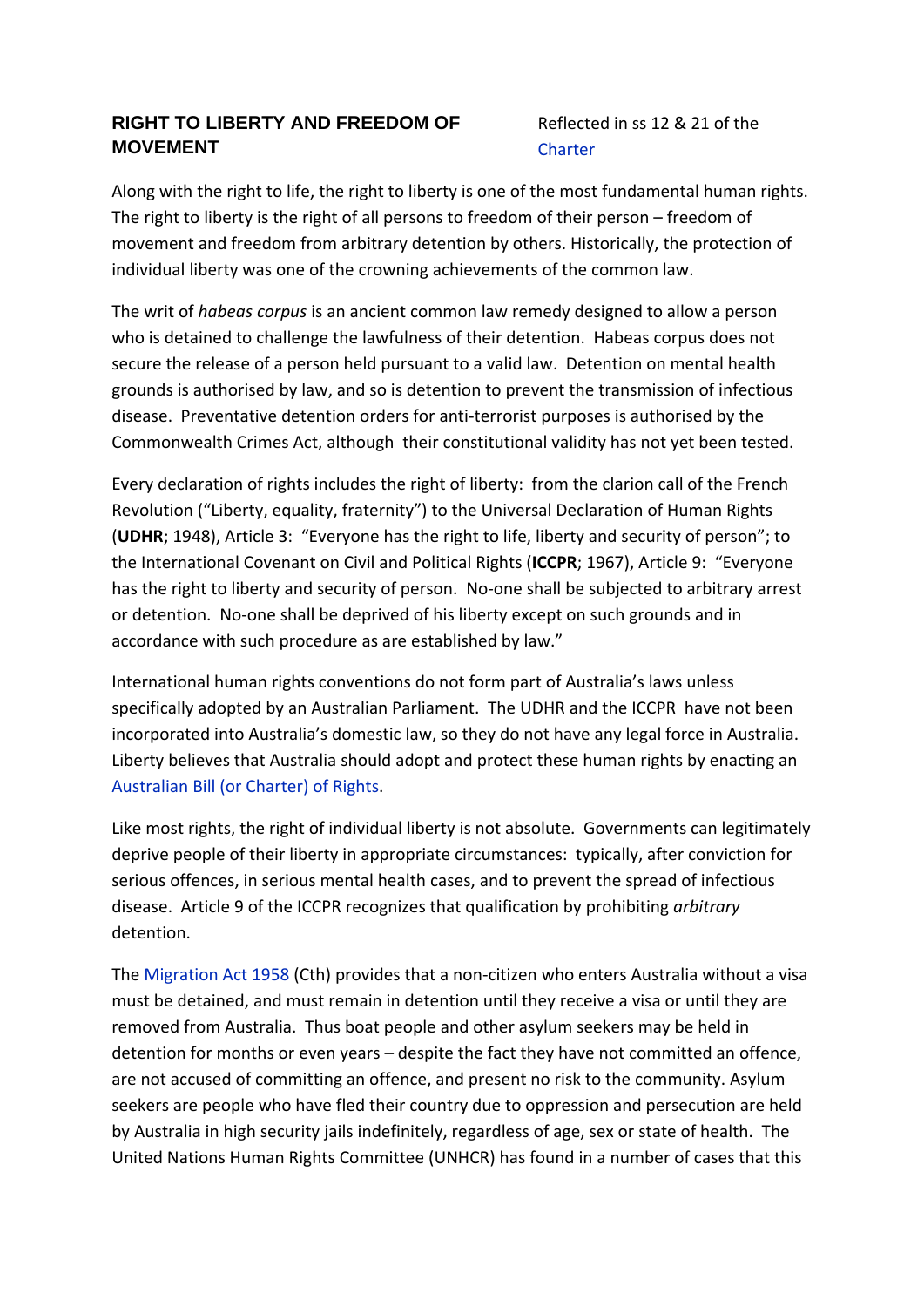constitutes arbitrary detention, contrary to Article 9 of the ICCPR. In addition to Article 9 of the ICCPR, indefinite detention breaches provisions of the Universal Declaration of Human Rights and the Convention on the Rights of the Child. However, the Migration Act specifically authorizes the detention of non‐citizens and as a result, habeas corpus is not available to secure the release of detained asylum seekers.

On 29 July 2008, the Immigration Minister Senator Chris Evans announced a change in the policy of mandatory detention. These changes, when implemented, will treat immigration detention as a last resort, to be used only for the purpose of protecting the community.

Several other Federal statutes also provide for detention without trial. Division 105 of the Commonwealth Criminal Code provides that a member of the Federal Police may apply for a preventative detention order in relation to a person. A preventative detention order will result in a person being jailed for up to 14 days, in circumstances where they have not been charged with any offence. The order is obtained in a secret hearing, based on secret evidence and when the person is taken into custody pursuant to the order, they are not to be told the evidence on which the order was based. The provisions of Division 105 are directed to combat the risk of terrorism. Whether the denial of liberty amounts to arbitrary detention is a matter of balancing the right of liberty against the objective of combating terrorism. Opinions are divided on the question whether the right balance has been struck.

In some States of Australia, Parliaments have passed measures which enable convicted sex offenders to be held in prison after completion of their term of imprisonment. Thus, although the person has "paid their debt to society" they can continue to be held in jail. Whilst protection of the public from possible commission of future offences is a worthwhile aim, continued imprisonment of a person after completion of their sentence is a very serious matter. Imprisonment of a person who might commit an offence is very different to imprisonment of a person on conviction for an offence.

Any detention of a person in Victoria and pursuant to Victorian law is subject to the provisions of Articles 21 and 22 of the Victorian Charter of Human Rights and Responsibilities.

The right to liberty is also associated with the right to humane treatment while being deprived of liberty, the right to freedom from forced work or labour, and the right to freedom from torture.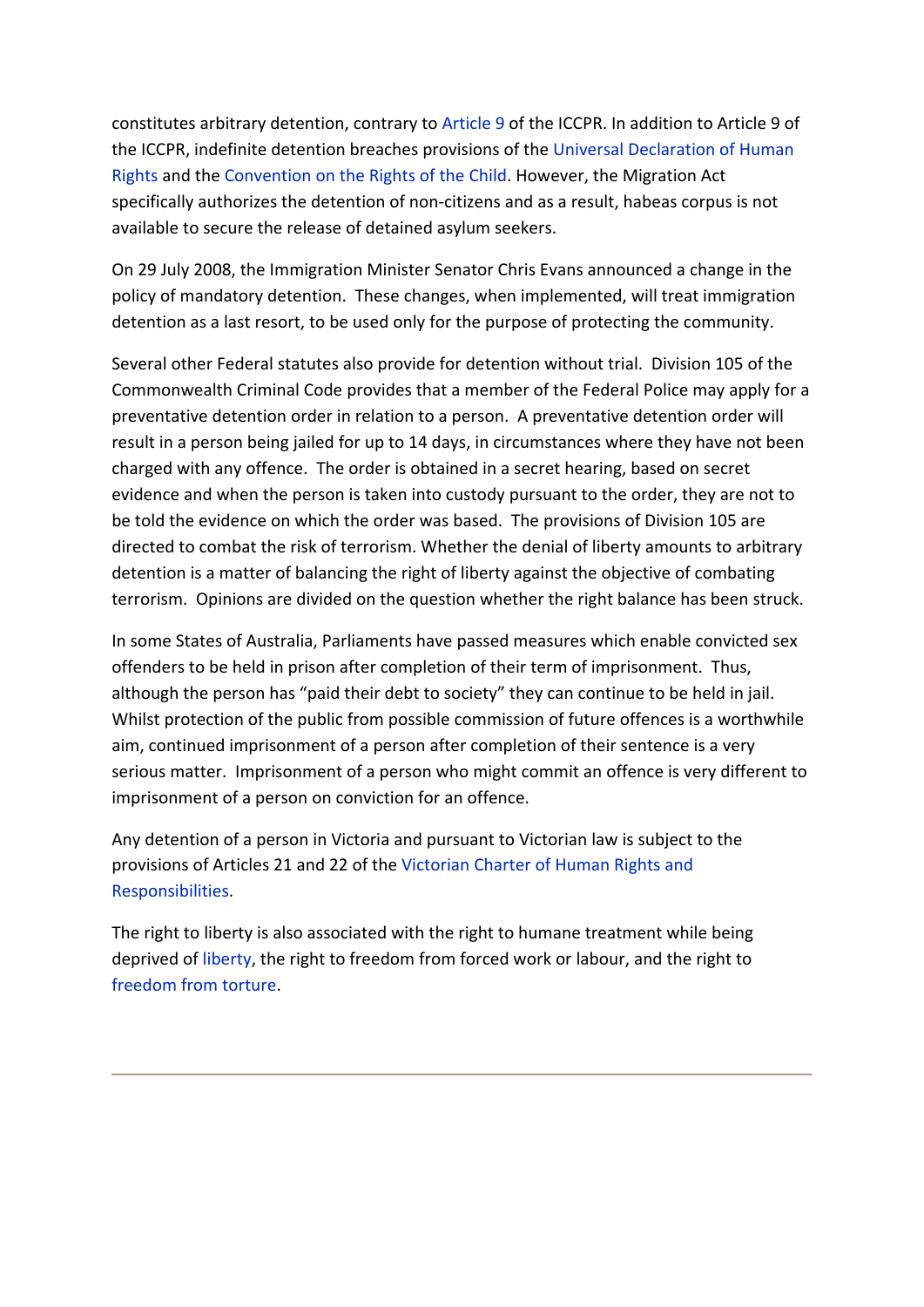### **FREEDOM FROM TORTURE AND CRUEL, INHUMANE OR DEGRADING TREATMENT**

Torture is the intentional infliction of severe pain or suffering (of a physical or mental nature) on a person. The prohibition on torture arises from the need to protect the inherent dignity of the human person, and protects both physical and mental integrity.

International covenants such as Article 7 of the ICCPR recognise the right to be free from torture and cruel, inhumane or degrading treatment. In Australia, the Crimes (Torture) Act 1988 (Cth) prohibits torture and section 10 of the Victorian Charter of Human Rights and Responsibilities protects citizens from torture and inhumane treatment.

Torture and cruel, inhumane or degrading treatment can be inflicted by private persons or by a government. In most countries, including Australia, torture is a criminal offence.

Liberty believes, along with all civilized nations, that torture can never be justified and that freedom from torture is a basic human right, which should be protected at every level.

Conduct that inflicts a certain level of humiliation or debasement of the victim which is not severe enough to constitute torture may nevertheless be cruel, inhumane, or degrading ‐ and an affront to the inherent dignity of the human person. Such conduct is also contrary to human rights and prohibited by international conventions.

While freedom from torture is protected in Australia, freedom from inhumane and degrading treatment is not. The use of capsicum spray or TASER guns to coerce citizens into particular behaviour, rather than by way of self defence or the defence of others, may amount to torture or inhumane treatment.

## **DETENTION AND TREATMENT OF PRISONERS**

Reflected in ss 11 & 22 of the *Charter*

The right to liberty is not absolute and persons found guilty of serious crimes can properly be deprived of their liberty. But this should only happen after a fair trial and subject to proper sentencing principles, involving an exercise of discretion to take account of all the circumstances of both the offence and the offender, including mitigating factors. Mandatory sentencing is contrary to these principles.

All persons deprived of their liberty, even those guilty of the most serious offences, are entitled to humane treatment and to be treated with dignity and respect. Article 10 of the ICCPR recognises this right. Despite being a signatory to the ICCPR and endorsing the UN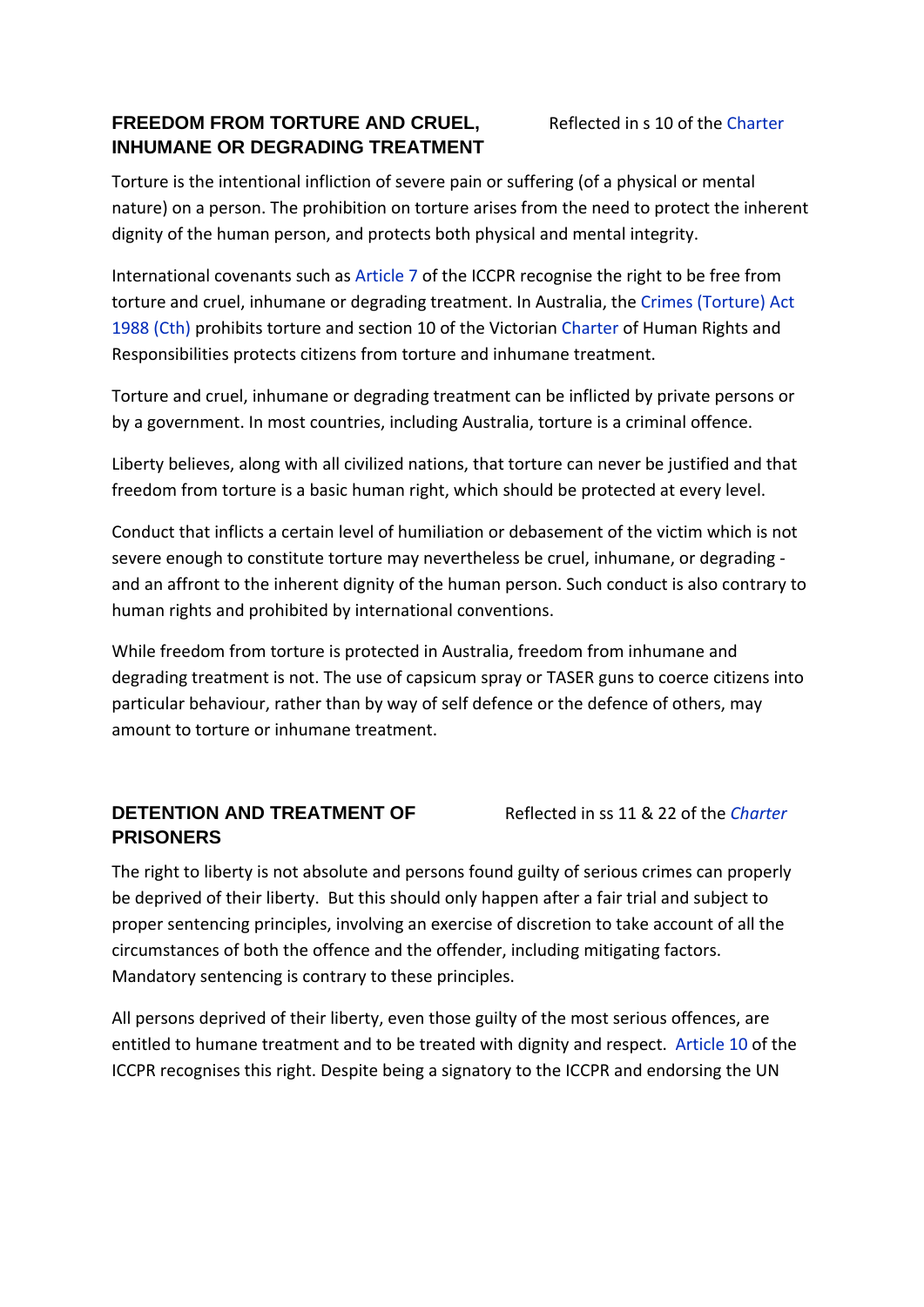Standard Minimum Rules for the Treatment of Prisoners, Australia has no enforceable standards for its treatment of prisoners. $1$ 

State and Territory governments are responsible for running prisons in Australia. In Victoria, section 11 of the Charter of Human Rights and Responsibilities protects persons against forced labour while section 22 requires the humane treatment of those in detention.

Where imposed, the conditions of imprisonment should uphold the human dignity of the prisoner.

Prison should be the last resort in the sentencing process. Imprisonment is a traumatic and usually life changing event. It has particularly detrimental consequences for indigenous persons, who continue to be imprisoned in disproportionately high numbers. Specifically, imprisonment damages prisoners and the community because it:

- disrupts families,
- risks corrupting prisoners by contact with more experienced criminals,
- compromises the prisoner's employment prospects;
- makes rehabilitation more difficult as the reintegration of released prisoners into the community poses severe problems;
- damages the mental and physical health of prisoners and their families;
- deprives the community of the positive contribution the prisoner may have made had he or she remained free;
- increases the risk of further offending; and
- is financially very expensive.

Despite overwhelming evidence to the contrary, there remains a public perception that imprisonment is an effective mechanism for punishing and rehabilitating offenders. In an apparent effort to appease that perception, Australia continues to imprison offenders rather than address the underlying causes of their offending behaviour.

Although section 22 of the Charter protects the right of all persons to humane treatment when deprived of liberty, there are many conditions imposed on prisoners which may infringe this right. For instance:

- unjustifiably harsh conditions such as shackling, strip searching, solitary confinement, unduly onerous restrictions on meeting with families, and restrictions on meeting with lawyers;
- failure by the courts and other independent bodies to adequately supervise the treatment of prisoners;

<sup>&</sup>lt;sup>1</sup> See ALRC 15 1980 (Sentencing of Federal Offenders) and ALRC 44 1988 (Sentencing) which both note substandard treatment of prisoners in Australia.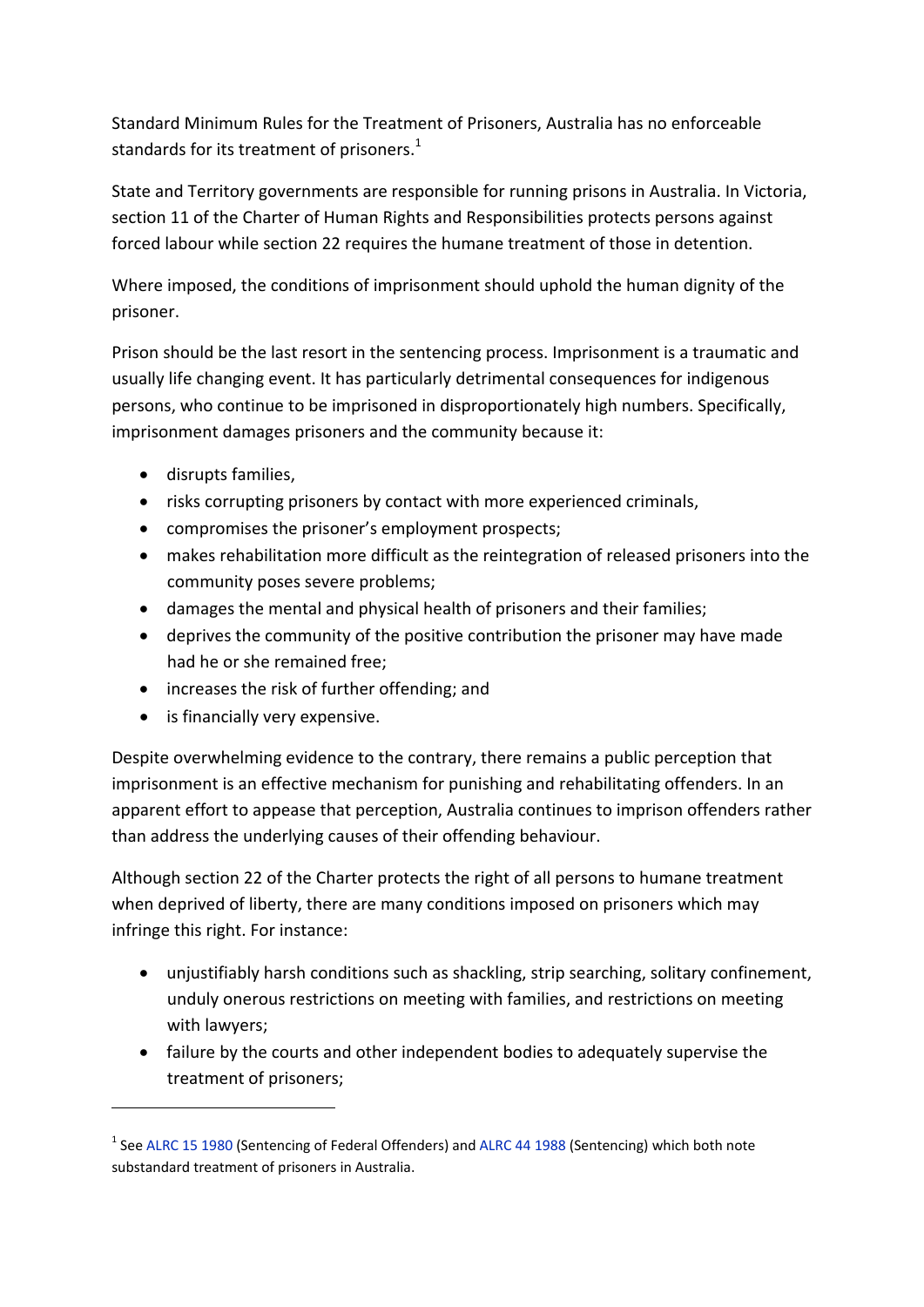- undue weight being given to private prison operators' interests, or to industrial relations considerations;
- siting of prisons in inaccessible locations;
- blanket rules in relation to prisoners held for certain offences, despite their individual needs, circumstances, or risk profile; and
- failure to provide an environment where families can regularly visit and maintain appropriate relationships to aid reintegration into the community.

In addition, the indefinite detention of those not convicted or even accused of any offence, such as asylum seekers, cannot be justified. The right to humane treatment while being deprived of liberty and the right to freedom from forced work or labour are associated with the right to liberty.

#### **FREEDOM OF ASSOCIATION Reflected in s 16 of the Charter**

Freedom of association is fundamental to a free and democratic society. For a functioning democracy people must be free to form and join political parties. The right extends beyond the political sphere to all forms of association: social, religious, cultural, sporting etc. A liberal, democratic society like Australia would be unimaginable without this right.

A person with particular religious or social views is likely to wish to associate with others who hold similar views. Limiting the right of association is likely to have an adverse impact on a person's practical ability to express and share those views. Thus freedom of association is intimately bound up in the freedom of assembly, freedom of belief and freedom of speech. The First Amendment in the US Bill of Rights provides: "Congress shall make no law respecting an establishment of religion, or prohibiting the free exercise thereof; or abridging the freedom of speech, or of the press; or the right of the people peaceably to assemble, and to petition the Government for a redress of grievances". Although it does not expressly refer to freedom of association, it has been interpreted as protecting that freedom because of its connection with the other freedoms it mentions.

Freedom of Association is also closely linked with industrial democracy. It is concerned with the collective organisation of workers for the purpose of furthering their economic and social interests. Implicit in the notion of freedom of association is the recognition of the unequal bargaining power between the employer and employee. According to Lord Wedderburn 'it is the freedom of the individual which is at stake in the inequality of the employment relationship and to which fundamental rights must always be addressed.'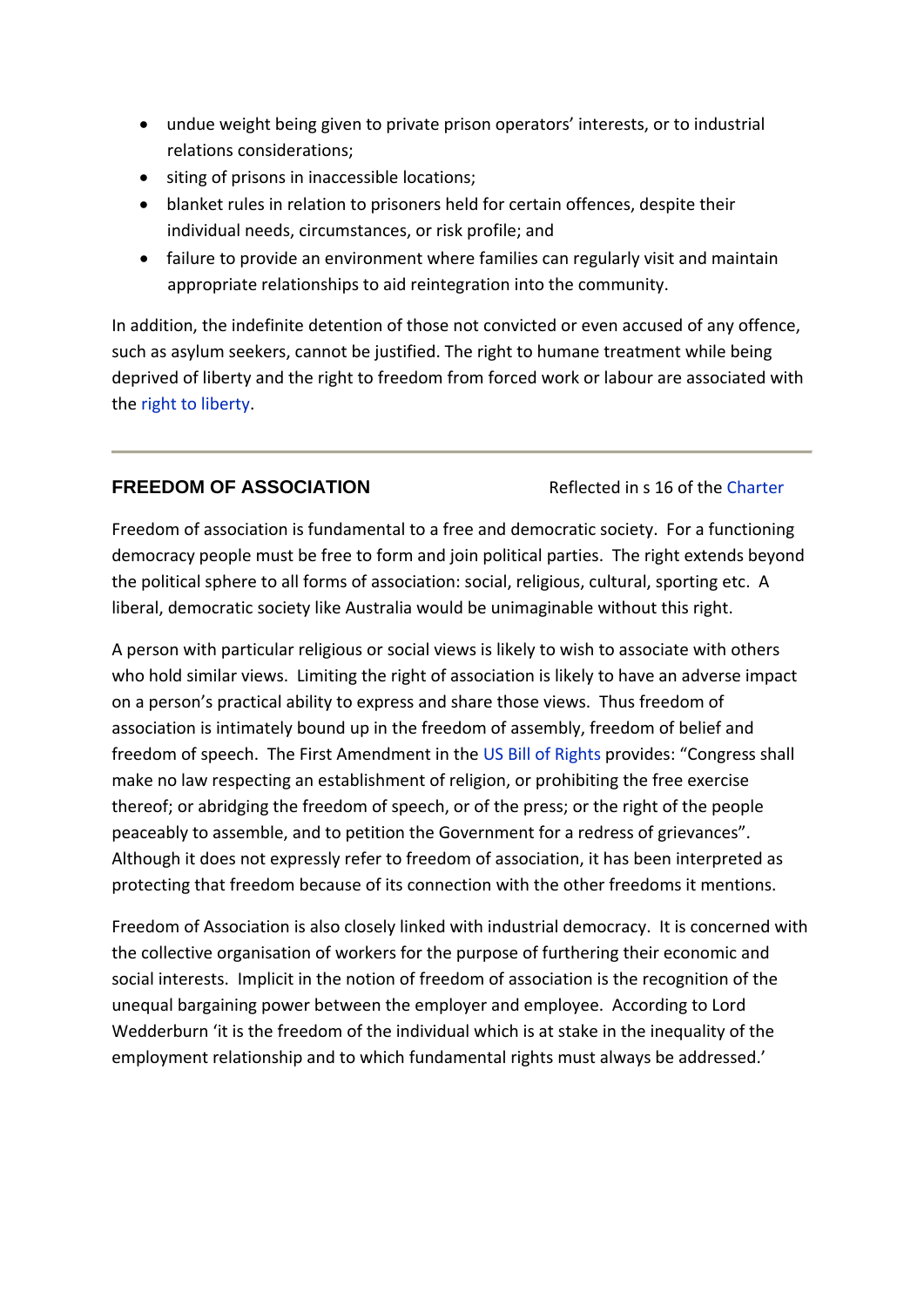$1$ Thus the way to address the freedom of the individual in the workplace context is to recognise that for those without power collective organisation is necessary.

The right to Freedom of Association is found in a number of international instruments. Article 20 and 23(4) of the Universal Declaration of Human Rights, Article 22 of the International Covenant on Civil and Political Rights (ICCPR), Article 8 of the International Covenant on Economic, Social and Cultural Rights (ICESCR), and International Labour Convention 87 on Freedom of Association and the Right to Organise all recognise this right. The fact that the right is found in all the major international human rights instruments signifies its importance for the working man and woman.

The justification for this right can be found in the Preamble to the Constitution of the International Labour Organisation adopted in 1919 as part of the Treaty of Versailles. The Preamble recognised that there was mass exploitation and economic hardship amongst the working people of Europe that contributed to social unrest and disharmony. It was believed by nations of the world that universal and lasting peace can only be established on social justice.

Liberty Victoria believes international human rights should govern the regulation of working relationships. Australia is a signatory to all these instruments and should bring its law into conformity with the rights it has ratified.

It has long been recognised in Europe that human beings enter the workforce with their rights intact. The right to freedom of association and freedom of assembly are a necessary component of industrial justice and democracy. Labour is different to other components in the productive process and should not be treated as a commodity. From the moment that Justice Higgins handed down the Harvester decision in 1907 $^2$  the notion of fairness and social justice has been an important premise of the Australian industrial relations system. Unfortunately in recent times these notions have been seriously undermined with legislative attempts to curb freedom of association and assembly in the workplace context.

Liberty Victoria believes that workplace democracy and the ability to participate in workplace decision‐making to ensure equitable conditions is an important adjunct to meaningful participation in the broader civic life of the nation. In addition, Liberty Victoria believes that the freedom to associate is vital to the protection of the right to hold and express opinions, especially unpopular opinions.

<sup>1</sup> "Common law, Labour law, Global law" in Hepple (ed) *Social and Labour Rights in a Global Context* (2002) p.30.

<sup>2</sup> *Ex parte McKay* (1907) 2 CAR 1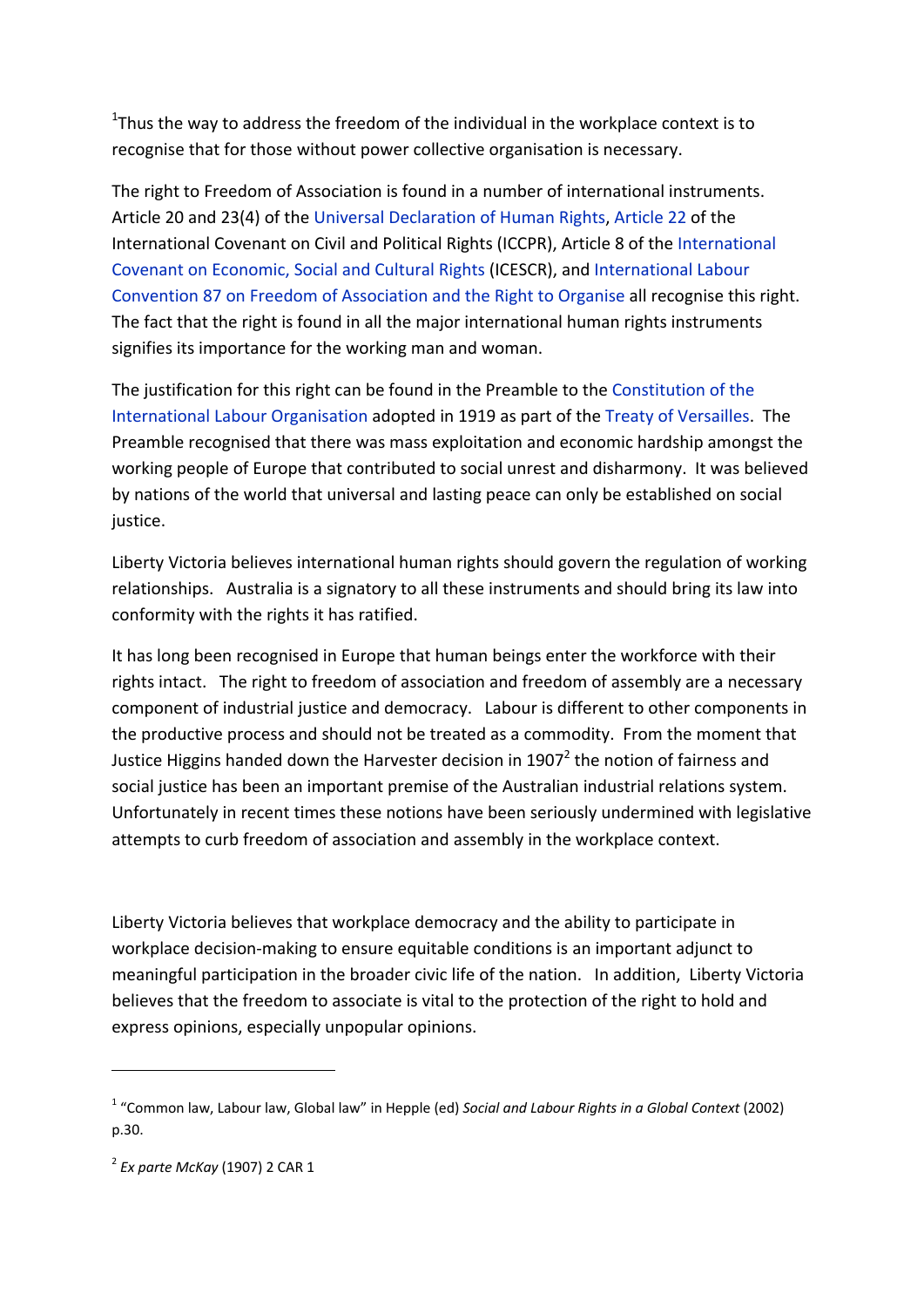### **RIGHT TO PRIVACY AND FREEDOM FROM SURVEILLANCE**

Reflected in s 13 of the Charter

The right to privacy is the right to be free from undue surveillance by Government or anyone else. Surveillance by the State should only occur if absolutely necessary and where authorised by an independent judicial officer. Personal information should only be collected and kept by the State and anyone else for a legitimate purpose authorised by law. Once collected, personal information should be destroyed as soon as it is no longer required. Not only would this protect privacy, it would also improve security. If personal information is only collected when absolutely necessary, it is less likely to fall into the wrong hands. If it is destroyed when it is no longer required, it is less likely to become incorrect and out of date.

Australia's privacy laws have expanded in recent years, but are still fundamentally flawed. They lack uniformity, they fail to recognise a right to privacy and they do not apply generally to individuals or small businesses. This means that private individuals and small businesses are largely unregulated when it comes to the collection and use of personal information about other people.

The majority of democratic countries have recognised that privacy is a fundamental human right which needs to be protected. Article 17 of the ICCPR recognises privacy as a basic human right, but Australia, despite being a signatory to the ICCPR, does not recognise privacy as an actionable human right.

Liberty believes Australia should meet its international obligations and legislate for a general right to privacy. An actionable right to privacy would enable individuals to take action against the inappropriate and illegal collection, use or disclosure of their personal information. It would not prevent the lawful collection and use of personal information for legitimate purposes.

The spread of new technologies such as CCTV and GPS presents new threats to privacy which have outpaced the law. It is futile to try to stop the spread of many of these technologies. However, the legal environment in which they spread should discourage the misuse of personal information. The most effective deterrent to the misuse of personal information would be a liability to compensate people whose privacy has been compromised for no legitimate purpose.

The right to privacy is associated with the rights to freedom of speech, freedom of movement, freedom from discrimination and the principle of government accountability.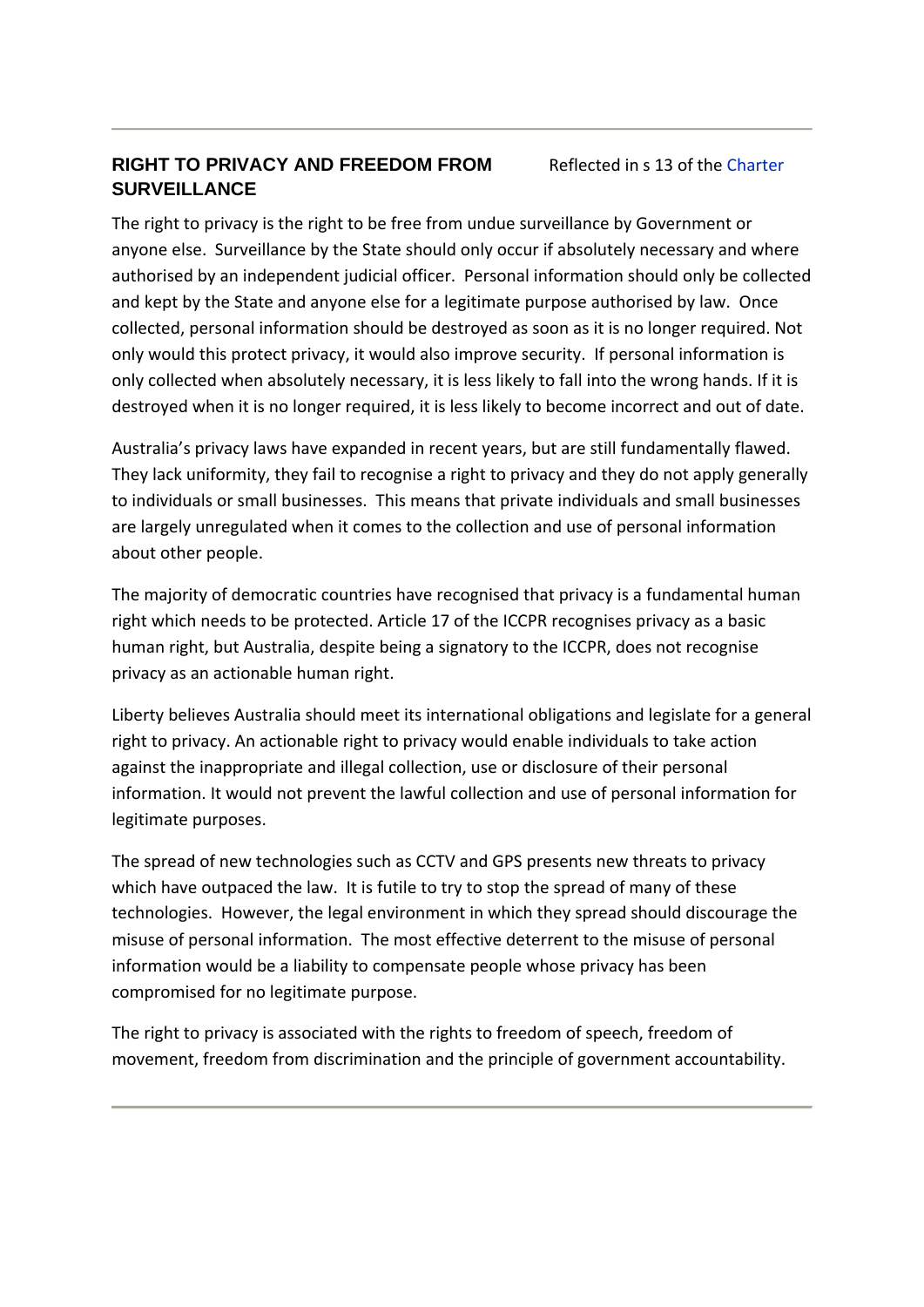### **FREEDOM OF THOUGHT AND BELIEF** Reflected in s14 of the Charter

The human right of freedom of thought and belief is fundamental and unqualified. It includes freedom of conscience, religion and belief and the free exercise of religion or belief. Though we take these freedoms for granted in Australia today they were only won over centuries of struggle and are still not enjoyed in many parts of the world.

Even in Australia vestiges of the struggle to secure this freedom can be seen in the continuing prohibition on Catholics from being our head of state. Latter day threats to the freedom can be found too in anti-terror legislation and calls for the banning of headscarves. Liberty Victoria is committed to resisting these threats and to a strict and unqualified adherence to this freedom.

Freedom of thought and belief is recognised in Articles 18 and 19 of the ICCPR. Freedom of thought, conscience, religion and belief is recognised in section 14 of the Victorian Charter.

Freedom of thought and belief is associated with freedom of expression, freedom of association and freedom from discrimination.

#### **FREEDOM OF EXPRESSION Reflected in s 15 of the Charter**

Freedom of expression includes not only freedom of speech but freedom of artistic expression and freedom to communicate generally. The right to engage in communication on political matters is one of the few constitutionally protected rights we enjoy in Australia. This is because the system of democratic government created by our constitution depends on the free exchange of political communications.

Like most freedoms, freedom of expression is not absolute and must be qualified by restrictions necessary for the protection of public order. Thus the freedom does not protect calls for the violent overthrow of the State, incitement to criminal behaviour, contempt of court or defamation. Changing community standards can result in some variations over time in the extent of this freedom, for example in relation to offensive language in public and sexually explicit publications.

Difficult questions can arise regarding the extent of the qualifications on this freedom, especially in the area of racial and religious vilification. Liberty Victoria has supported the civil law aspects of racial and religious vilification legislation as an effective way of discouraging this anti‐social behaviour. However, Liberty considers that, before any kind of expression is prohibited, it must be shown that it somehow threatens public order. Therefore it has opposed those parts of the racial and religious vilification laws which create new criminal offences.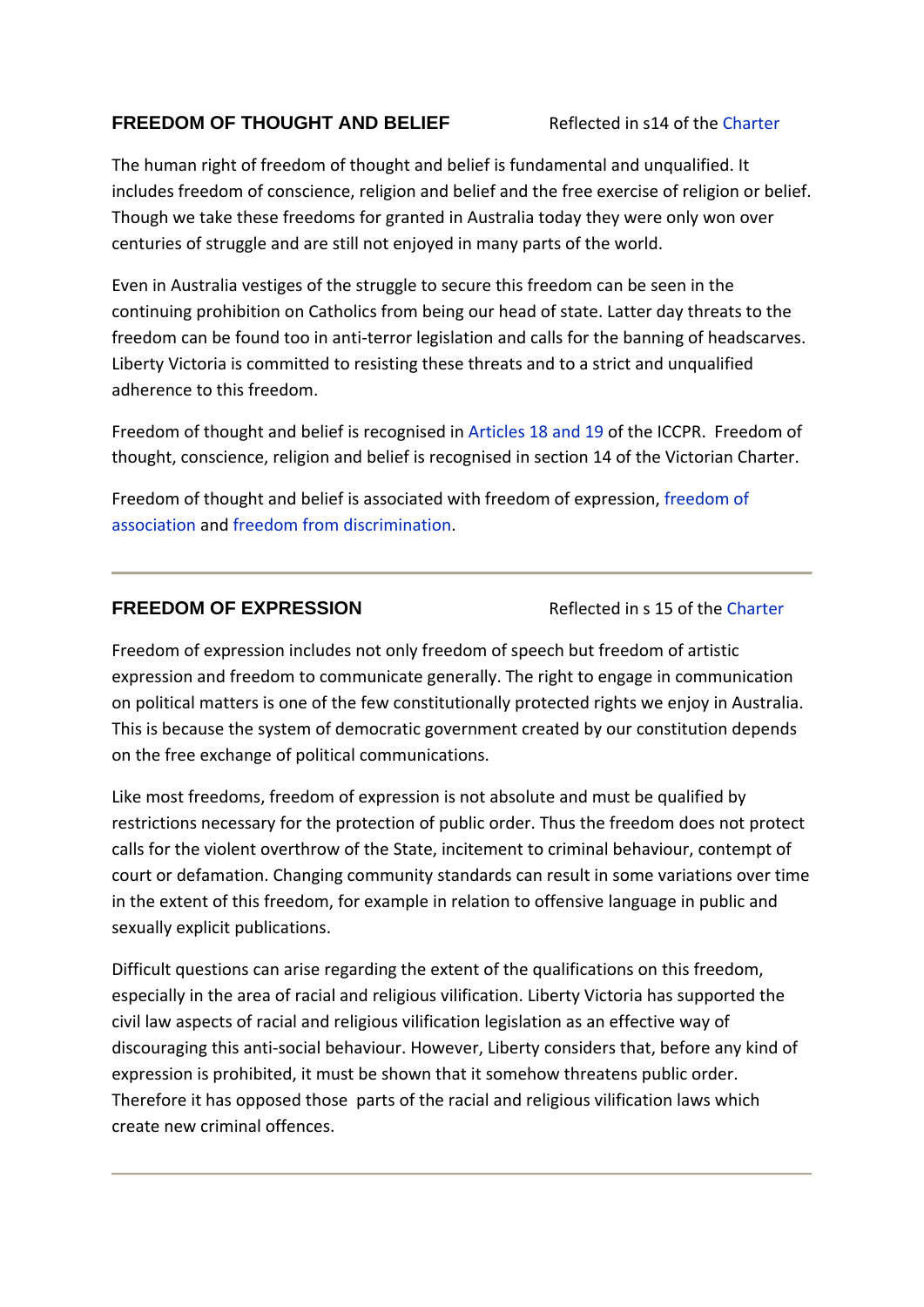## **PROTECTION OF FAMILIES AND REPRODUCTIVE RIGHTS**

The protection of families is recognised in article 23 of the ICCPR and section 17 of the Victorian Charter of Human Rights and Responsibilities. Since families are the fundamental unit of society, the well-being of society depends on them. This means, for example, that the maintenance of a family unit is a powerful mitigating factor in sentencing. It also means that deportation of non‐citizens should be avoided where to do so would break up a family.

The right to a family life also has consequences for reproductive rights, including abortion.

### **Reproductive rights**

Liberty Victoria's position on reproductive rights starts from a number of core premises.

- (a) that women and couples have the intellectual and moral capacity to make decisions about their own fertility; and
- (b) that the law governing reproductive rights should rest upon, and recognise, Australia's obligations under international human rights instruments, specifically the Universal Declaration of Human Rights (UDHR), the International Covenant on Civil and Political Rights (ICCPR), the International Covenant on Economic, Social and Cultural Rights (ICESCR), and the Convention on the Elimination of All Forms of Discrimination Against Women (CEDAW).

In respect of reproductive rights the relevant international instruments and provisions are:

The Universal Declaration of Human Rights (UDHR)

**Article 1:** All human beings are born free and equal in dignity and rights. They are endowed with reason and conscience and should act towards one another in a spirit of brotherhood.

**Article 3:** Everyone has the right to life, liberty and security of person.

**Article 12 :** No one shall be subjected to arbitrary interference with his privacy, family, home or correspondence

Convention on the Elimination of All Forms of Discrimination Against Women (CEDAW)

**Article 12 (1):** States Parties shall take all appropriate measures to eliminate all discrimination against women in the field of health care in order to ensure, on the basis of equality of men and women, access to health services, including those related to family planning.

**Article 16 (1):** States Parties shall take all appropriate measures to eliminate discrimination against women in all matters relating to marriage and family relations and in particular shall ensure, on a basis of equality of men and women:

...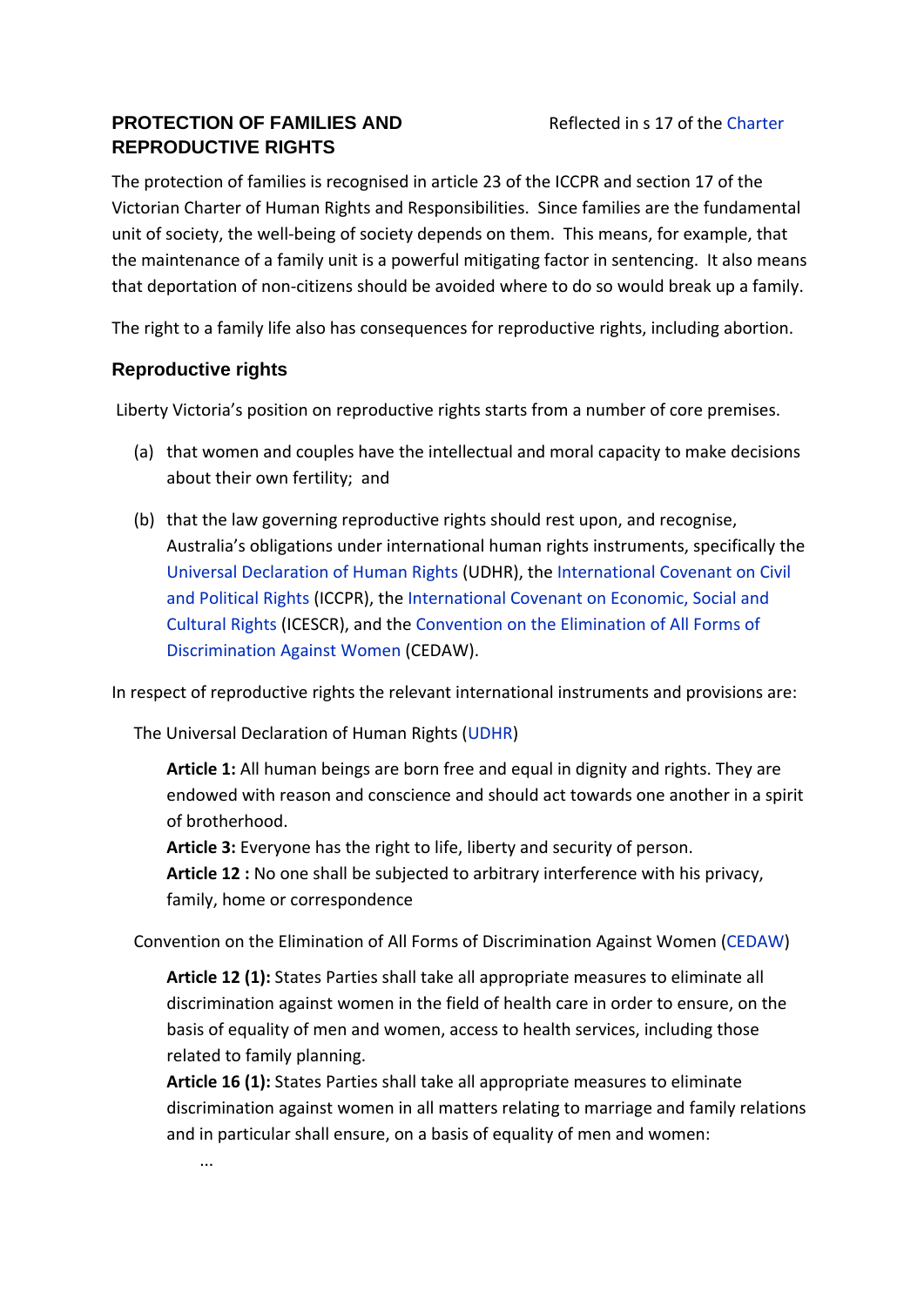(e) The same rights to decide freely and responsibly on the number and spacing of their children and to have access to the information, education and means to enable them to exercise these rights ...;

Liberty Victoria believes that implicit in these provisions is the individual's right to determine the course of their life including childbearing. Together these provisions support the position that men and women should exercise their own reason and conscience in relation to their own fertility. However these international instruments do not form part of Australia's domestic law.

#### **Abortion**

The right to determine the course of her life, and to exercise the right to security and liberty is '*an integral part of a modern woman's struggle to assert her dignity and worth as a human being.*' <sup>1</sup> Consequently, the decision whether to continue or terminate a pregnancy is a moral decision that must ultimately be made by the woman concerned.

Liberty Victoria believes that laws which seek to constrain the exercise of reproductive rights are an interference with bodily integrity and dignity, personal autonomy and a breach of an individual's right to security and liberty under international law. They are also a breach of an individual's right to privacy. As the US Supreme Court explained in *Eisenstadt v Baird* if '*the right of privacy means anything, it is the right of the individual, married or single, to be free from unwarranted governmental intrusion into matters so fundamentally affecting a person as the decision to bear or beget a child*'.2

Laws relating to reproductive rights are generally a matter for the State or Territory Parliament. Different jurisdictions in Australia have different approaches. Liberty Victoria believes that the guiding principles for any legislation concerning reproductive rights including abortion should be the international human rights principles outlined above. $3$ 

#### **FREEDOM TO TAKE PART IN PUBLIC LIFE** Reflected in s 18 of the Charter

Freedom to take part in public life extends to the right to vote, the right to engage in political activity, the right to contest public office and the right to public employment. Like freedom of expression, the right of all to take part in public life is a necessary precondition to our democratic system of government.

<sup>1</sup> *R v Mortgentaler*, [1988] 1 SCR 30 – This decision looks at termination of pregnancy in relation to the right of security and liberty of the woman under the Canadian Charter of Human Rights.

<sup>2</sup> 405 US 438 at 453 (1972)

 $3$  See also the Victorian Law Reform Commission Final Report on the Law of Abortion (2008).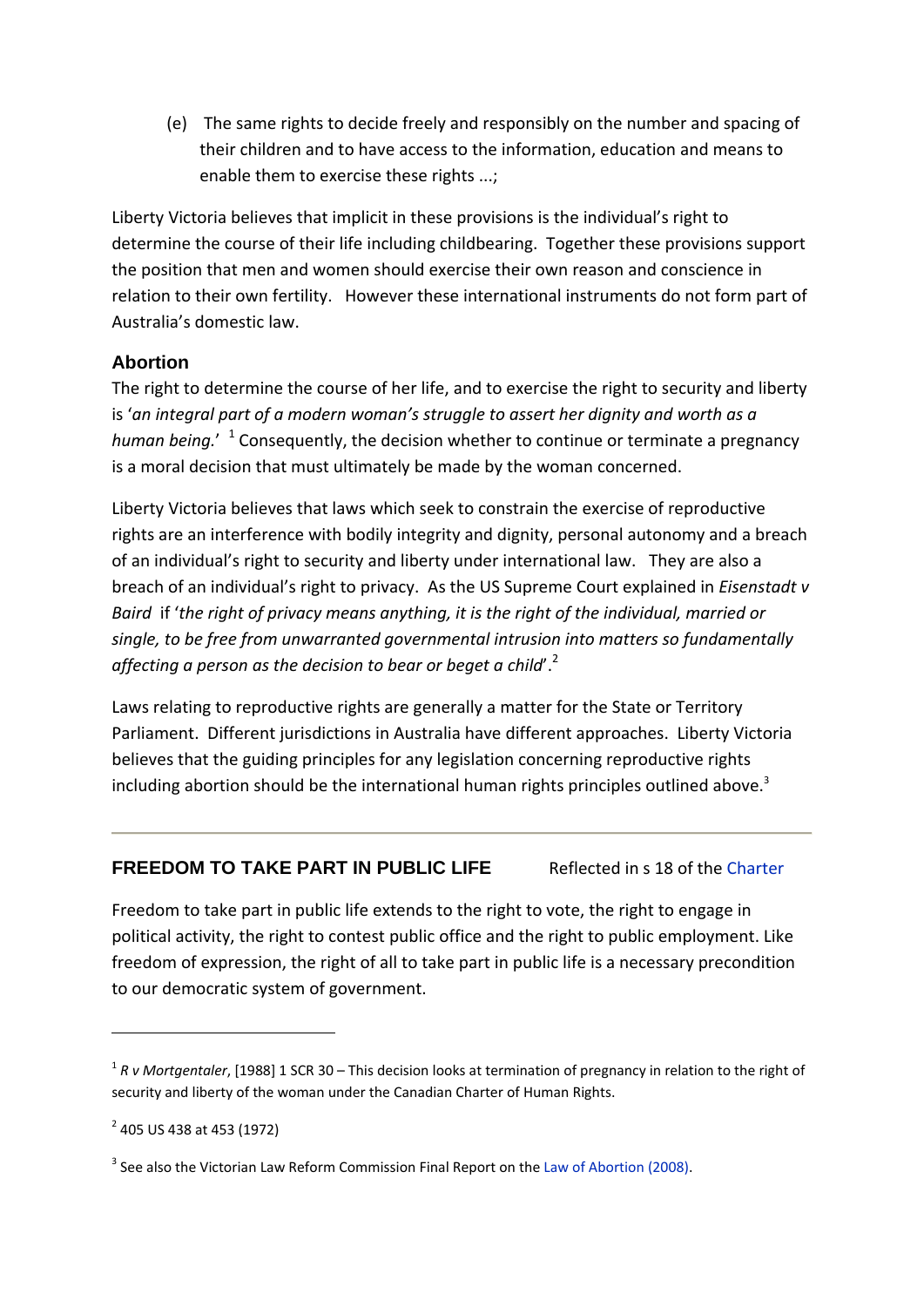The freedom to take part in public life, including the right to vote is recognised in Article 25 of the ICCPR. The right to vote is recognised in the Australian Constitution: sections 7, 24 and 41.

Like freedom of expression, the right to take part in public life is qualified: the right to vote is limited to those able to cast an informed vote; qualifications such as citizenship may be imposed on candidates for public office; and registration and other requirements may be imposed on political parties. But these restrictions should nevertheless leave political activity and participation in public life generally free.

A serious challenge to freedom of political activity comes from the growing cost of political campaigning and the role of political donations. It is becoming increasingly difficult for people or organisations without substantial financial resources to participate effectively in political activity. Furthermore, the increasing need for significant political donations threatens the integrity of the political process. These developments, unless checked, threaten the freedom to participate in public life and Liberty Victoria supports urgent attention to them.

Freedom to take part in public life is also associated with the right to freedom of expression and freedom of thought and belief.

#### **EQUALITY, FREEDOM FROM DISCRIMINATION**  Reflected in ss 8 and 19 of the **AND CULTURAL RIGHTS Charter**

The right to equality is fundamental. As a free‐standing right it is declared in article 26 of the ICCPR, and as a condition of the enjoyment of all other rights it is enshrined in article 2 of the ICCPR and ICESCR. Equality is both procedural—equality before the law—and substantive—equality under the law.

Liberty Victoria supports the right to equality and freedom from discrimination, without the limitation in the Charter to only those attributes mentioned on the Equal Opportunity Act 1995 (EOA). Australia's obligations under international law are to ensure the right to equality on any attribute, and the EOA and Charter should say likewise. The only limitation on the right to equality should be the inherent limitations known to international law and set out in s.7 of the Charter, namely "such reasonable limits as can be demonstrably justified in a free and democratic society based on human dignity, equality and freedom."

Liberty Victoria supports a view of equality which aims for substantive, rather than merely formal, equality, as this is what is necessary for human dignity. As the Charter rightly acknowledges at s.8(4): "Measures taken for the purpose of assisting or advancing persons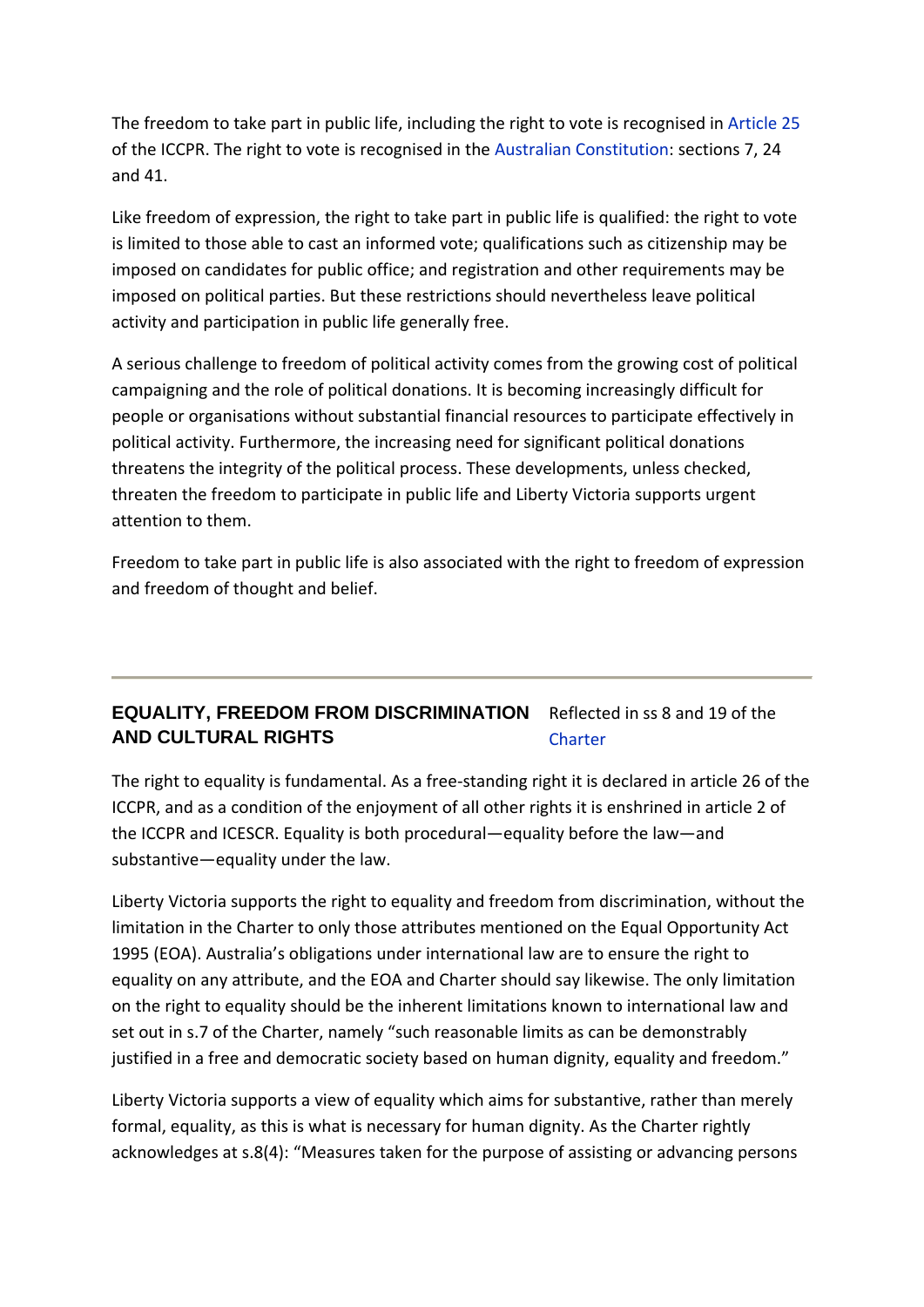or groups of persons disadvantaged because of discrimination do not constitute discrimination."

Cultural rights, as set out in s.19 of the Charter, are another necessary aspect of human dignity. Liberty Victoria supports their full realisation, as part of the balancing of individual and community in a multicultural society. Everyone benefits by acknowledging and celebrating the richness of the cultures of others, while having the reciprocal acknowledgement of their own. People can best participate in and contribute to the life of the community when they can also participate freely in the life of their communities of origin and of choice, safe in the knowledge that they too are respected.

**PROPERTY RIGHTS** Reflected in s 20 of the Charter

The right to own, and protection for, private property is found under article 17 of the Universal Declaration of Human Rights which states:

*Everyone has the right to own property alone as well as in association with others. No one shall be arbitrarily deprived of his property.*

Liberty Victoria supports, in accordance with the UDHR, the right to own private property and believes that individuals are entitled to:

- control and use of property
- the right to any benefit from the property
- a right to transfer or sell the property, and
- a right to exclude others from the property.

In recognising these rights, Liberty Victoria acknowledges that such rights must be exercised within the bounds of the law. Liberty Victoria further acknowledges the government may apply the following limitations on the use of private property:

- that a person's right to private property not unreasonably interfere with the property rights of another private party and their right of quiet enjoyment and privacy, and
- that the use of private property not unreasonably interfere with public property rights, including uses required for public health, safety, peace or convenience.

This is consistent with s 20 of the Victorian Charter of Human Rights and Responsibilities which provides:

*A person may not be deprived of his or her property other than in accordance with law.*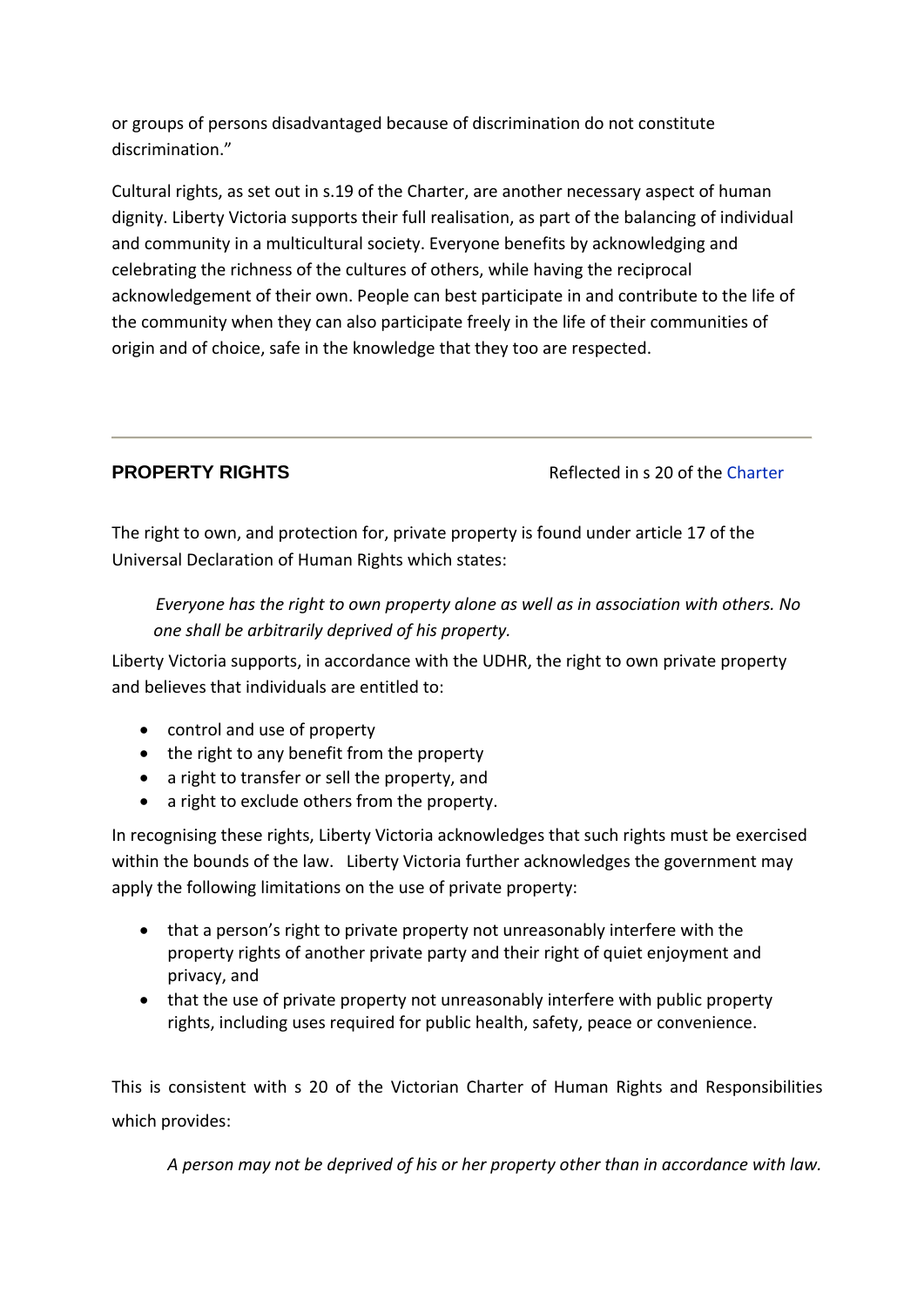Private property rights are also implicitly recognised in s 51(xxxi) of the Australian Constitution, which confers power on the Commonwealth Constitution to legislate for the acquisition of property, but only "on just terms".

Property rights are not confined to rights to private property. They include cultural and communal rights of the kind recognised is native title in Australia. Such rights extend beyond interests in land to community‐owned art, folklore and traditional remedies. However there is currently no legal protection for such rights.

**POLICE AND POLICING Reflected in s 22 of the Charter** 

Police powers should be exercised in aid of the rule of law. Persons granted power sometimes abuse it and police are no exception.

Since the police exercise significant powers, it is essential for the protection of human rights in Victoria that proper oversight of the police – both through the courts and through mechanisms to investigate police conduct – is maintained.

Violence by police against members of the public has the potential to unravel the fabric of the community. Sometimes such violence is unavoidable or justifiable. However, Victoria has an ongoing problem with fatal police shootings, with more deaths than all other states put together.

Capsicum spray and TASER guns have both been fatal when used against citizens, and have a very limited application. It is a false alternative to assert that it is a choice between firearms and capsicum or TASERs. Usually, capsicum spray and TASERs are used not instead of firearms, but where lethal violence could not be justified.

The use of violence in self-defence, or in defence of others is justifiable if the response is proportionate. However, the use of capsicum spray or TASER guns to coerce compliance to a desired course of behaviour from citizens is likely to amount to torture or cruel, inhumane or degrading treatment.

Police conduct has at times targeted:

- particular ethnic minorities,
- persons of particular sexual orientation, or
- persons, such as environmentalists, with particular political views.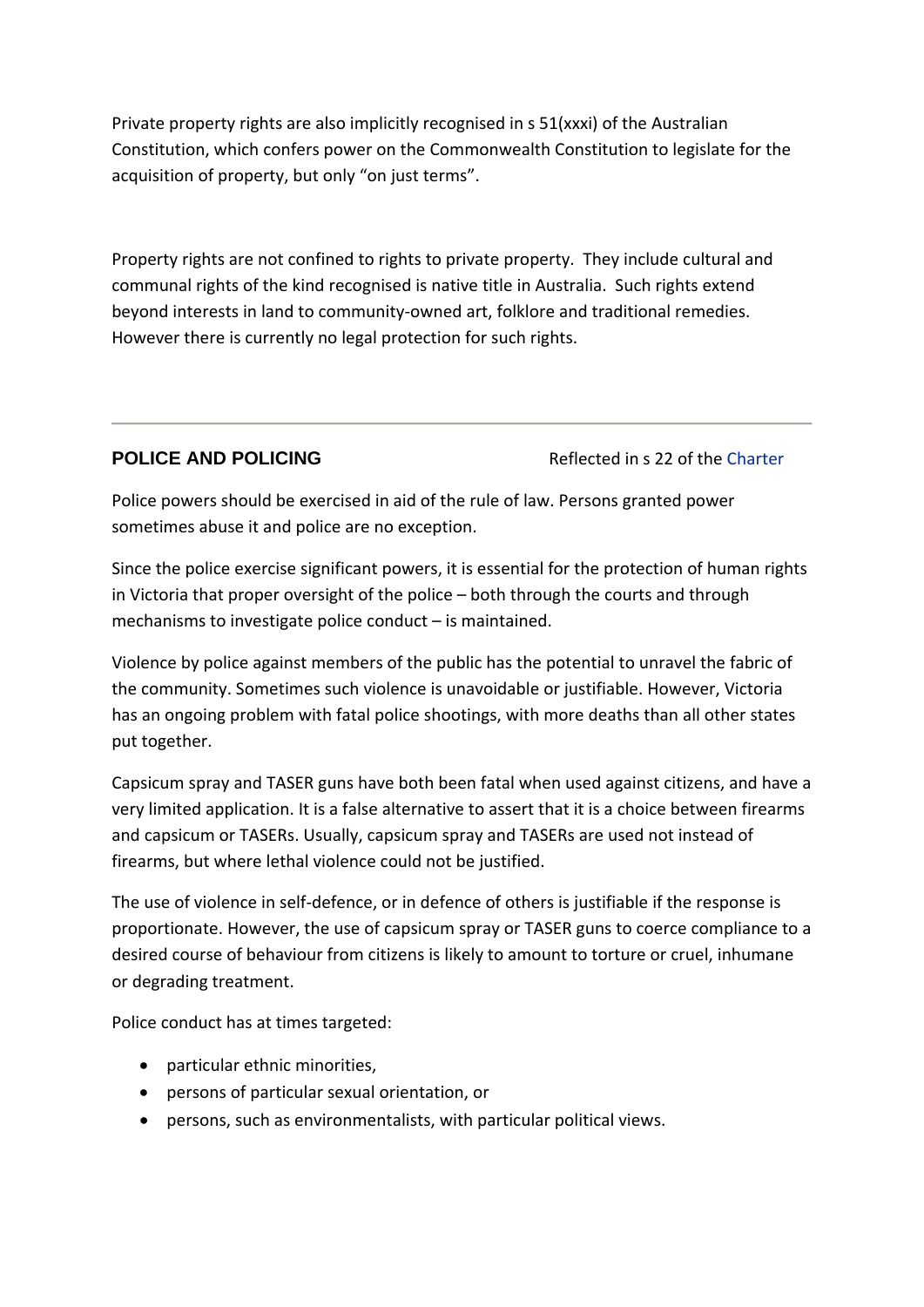Preventing such discriminatory abuse of police powers requires systematic work from police command.

Police have several excellent practices, such as the "caution" system for disposing of first time offenders. So far as possible such discretionary systems should be transparently regulated so that their application is not subject to the whim of the particular officer concerned.

Government should avoid bypassing police command to deal directly with police unions such as the Police Association, because such connections undermine proper police command structure and have been shown to increase the likelihood of corruption.

#### **CHILDREN AND YOUNG PEOPLE** Reflected in s 23 of the Charter

Children and young people are entitled to equality before the law and freedom from discrimination. Young people should be consulted about, and participate in, decisions affecting them. This rarely occurs.

Where young people or children come into contact with the criminal justice system, rehabilitative programmes should acknowledge and address their developmental needs and vulnerabilities. The primary aim of any intervention should be to discover the reasons for offending, and to formulate appropriate solutions and supports for the child and their family. Liberty believes that decisions relating to children should be made with the child's interests paramount. International and domestic research shows that the more a child becomes immersed in the criminal justice system the more likely they are to re-offend. This is not in the best interests of the child or their family, and does not advance community safety. Detention should be a last resort.

In addition, children should be consulted about policies that affect them. This is acknowledged in the United Nations Convention on the Rights of the Child, to which Australia is a signatory, but in practice it rarely occurs. Children are often excluded from having a voice in matters that concern them.

Children should be able to live free from neglect and abuse but without undue interference in their lives. Children should have sufficient resources to live on and have universal access to health and education. If parents cannot provide this then the State should adequately provide these supports in line with the UN Convention.

Section 23 of the Victorian Charter of Human Rights and Responsibilities recognises the rights of children in the criminal process. It is loosely based on the UN Convention. Section 23 states that an accused child who is detained or a child detained without charge must be segregated from all detained adults; that an accused child must be brought to trial as quickly as possible and that a child who has been convicted of an offence must be treated in a way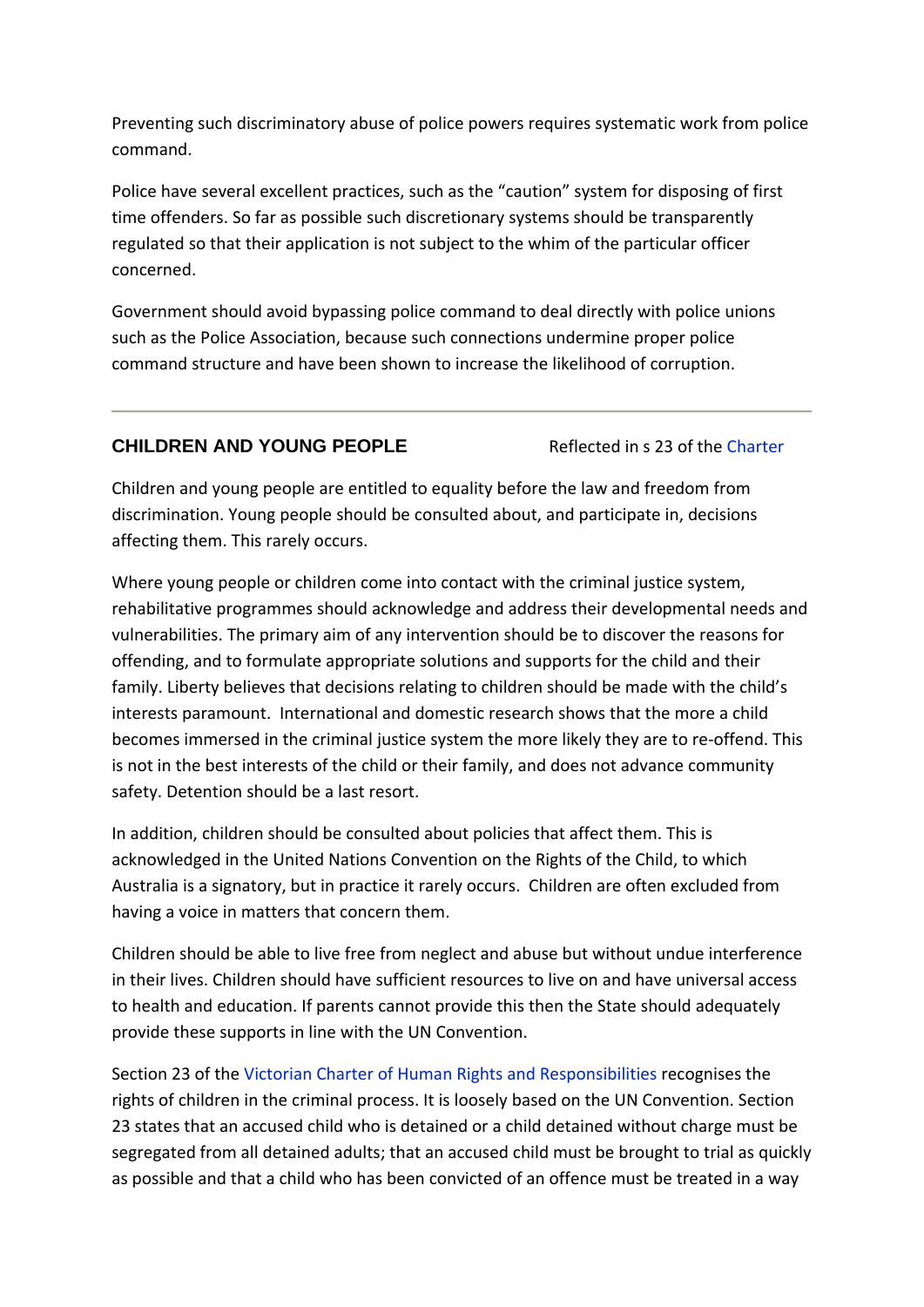that is appropriate for his or her age. The Charter recognises only very limited rights in children, and should be read in conjunction with the Children, Youth and Families Act 2005 (Vic)*.*

**ACCESS TO JUSTICE** Reflected in ss 8 & 24 of the Charter

It is a fundamental principle of any democratic society that all those living within it have equal access to a justice system where they can expect, and be given, a determination of their rights without fear or favour, and free from external pressures upon a court or tribunal. The right to a fair hearing is recognised in the Victorian Charter of Human Rights and Responsibilities in section 24. This section is based on Article 14 of the United Nations International Covenant on Civil and Political Rights (ICCPR) which Australia has signed and ratified.

Section 24 of the Charter states that a fair hearing requires that a person charged with a criminal offence or a party to a civil proceeding must have the right to have the charge or proceeding decided by a competent, independent and impartial court or tribunal after a fair and public hearing. This is broader than the ICCPR in that it clearly includes right to a fair hearing in civil proceedings.

Liberty is firmly of the view that without the adequate provision and funding of legal aid services (this includes legal aid commissions and community legal centres) many people who are impecunious or disadvantaged may miss out on a fair hearing. A strong and vibrant legal aid system is integral to protecting the right of a fair hearing. It is a fundamental obligation of governments to adequately fund legal aid services. Pro bono legal assistance is not and should never be a replacement for such adequate funding, as it is necessarily ad hoc by nature.

Rules of procedure which discourage litigants, e.g. by requiring security for costs or undertakings as to damages, should be reviewed especially in their application to public interest litigation. Public interest litigants should also be freed of the burden of paying the other party's costs when they do not succeed in genuine cases with a real public interest.

**RIGHT TO JUSTICE** Reflected in ss 26 & 27 of the Charter

#### **Double Jeopardy**

The right not to be tried or punished more than once for an offence is commonly known as the rule against double jeopardy. It is a fundamental principle of the common law and underpins criminal justice administration.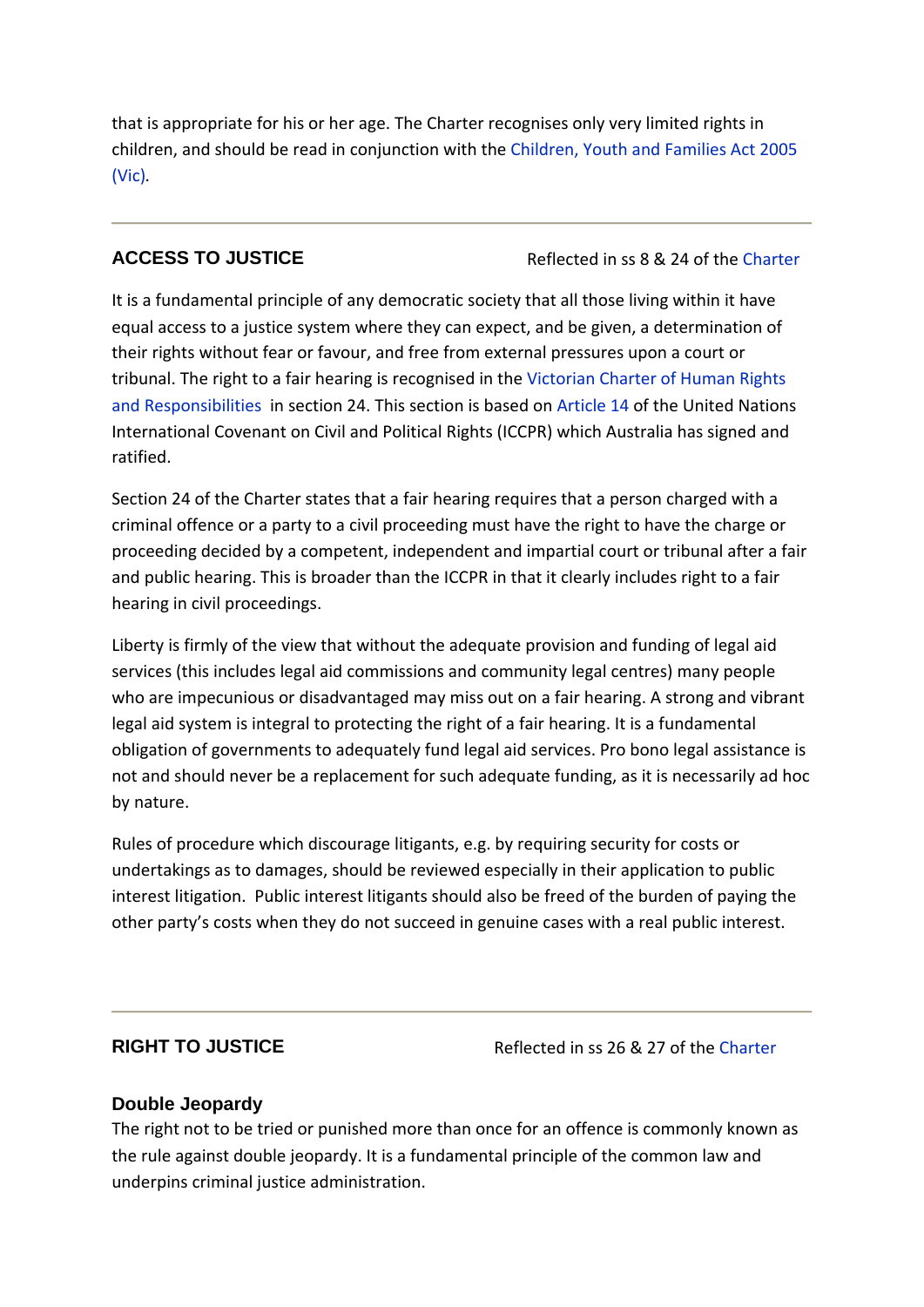It is recognised internationally in Article 14 of the International Covenant on Civil and Political Rights (ICCPR) and Article 4(1) of Protocol 7 of the European Convention on Human Rights (ECHR) which incorporates double jeopardy provisions.

In *Green v United* States Justice Black of the US Supreme Court explained:

*The State with all its resources and power should not be allowed to make repeated attempts to convict an individual for an alleged offence, thereby subjecting him to embarrassment, expense and ordeal and compelling him to live in a continuing state of anxiety and insecurity, as well as enhancing the possibility that even though innocent he may be found guilty.<sup>1</sup>*

The right against double jeopardy is a series of interrelated principles including:

- the protection from multiple prosecutions by the state about the same issue, which operates as a check on the abuse of state power;
- the need for finality in proceedings;
- the sanctity of a jury verdict;
- the prevention of wrongful conviction; and
- the need to encourage efficient investigations.

In Victoria, the right not to be tried or punished more than once for an offence is recognised in section 26 of the Charter of Human Rights and Responsibilities.

Liberty recognises that there are legitimate purposes in very limited circumstances where overall fairness and justice dictate that a case may be revisited. These exceptions, as they appear in international instruments include: $2$ 

- reopening of a case where there is fresh evidence of guilt; or
- where there is a serious flaw in the proceedings, as when an acquittal has been procured by fraud.

In New South Wales and Queensland, high profile criminal cases have led to legislative reform to allow limited exceptions. For example, the Criminal Code (Double Jeopardy) Amendment Act (Qld) 2007 allows for retrial for murder if there is fresh evidence of guilt and retrial of an acquitted person of a very serious offence if the acquittal was tainted. Western Australia and Tasmania already allow for retrial following acquittal.

Liberty believes that the rule against double jeopardy ensures both procedural rights for the accused and procedural rights that protect the integrity of judicial outcomes. It is contrary

<sup>1</sup> 335 US 184 at 187‐188 (1957), cited with approval by the High Court in *Pearce v R* (1998) 194 CLR 610 at 614.

<sup>2</sup> See Article 4, Protocol 7 ECHR.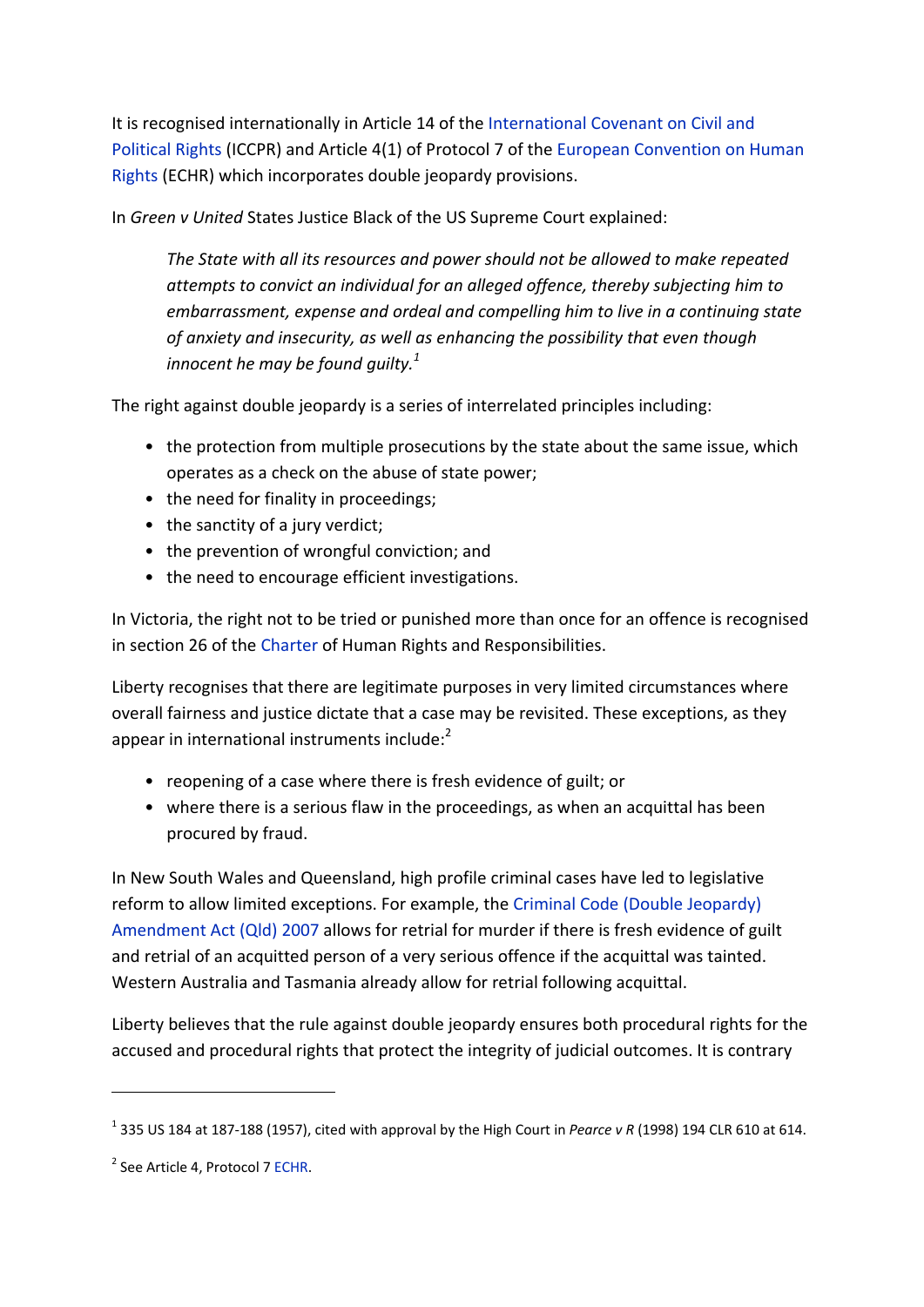to the interests of justice to allow a person to be retried for the same offence indefinitely. Such a system would compromise public confidence in the criminal justice system and is particularly vulnerable to political interference.

#### **Retrospective Criminal Laws**

Protection against retrospective criminal offences means '*No law, made after a fact done can make it a crime ... for before the law there is no transgression of the law*'.3 That is, a person should only be charged with a law that stood at the time of the alleged criminal conduct and not one that was made after the time of the alleged conduct.

Protection against prosecution for retrospective criminal offences is a human right and is recognised by:

Article 11 of the United Nations Universal Declaration of Human Rights (UDHR) Article 15 of the International Covenant on Civil and Political Rights (ICCPR) Article 99 of the Third Geneva Convention

Nationally, it is recognised in Division 268 of the Australian Criminal Code which essentially incorporates the international treaty provisions.

In Victoria, it is recognised in section 27 of the Charter of Human Rights and Responsibilities.

A retrospective criminal law is unjust because it does not allow a person to know what conduct or behaviour will or will not attract criminal charges being laid or be punished. It also permits selective punishment by those in power for improper ulterior motives, and is therefore contrary to the rule of law.

Liberty believes that Australia has a duty to adhere to and protect international law which clearly prohibits retrospective laws.

<sup>3</sup> Thomas Hobbes, *Leviathan* (1660)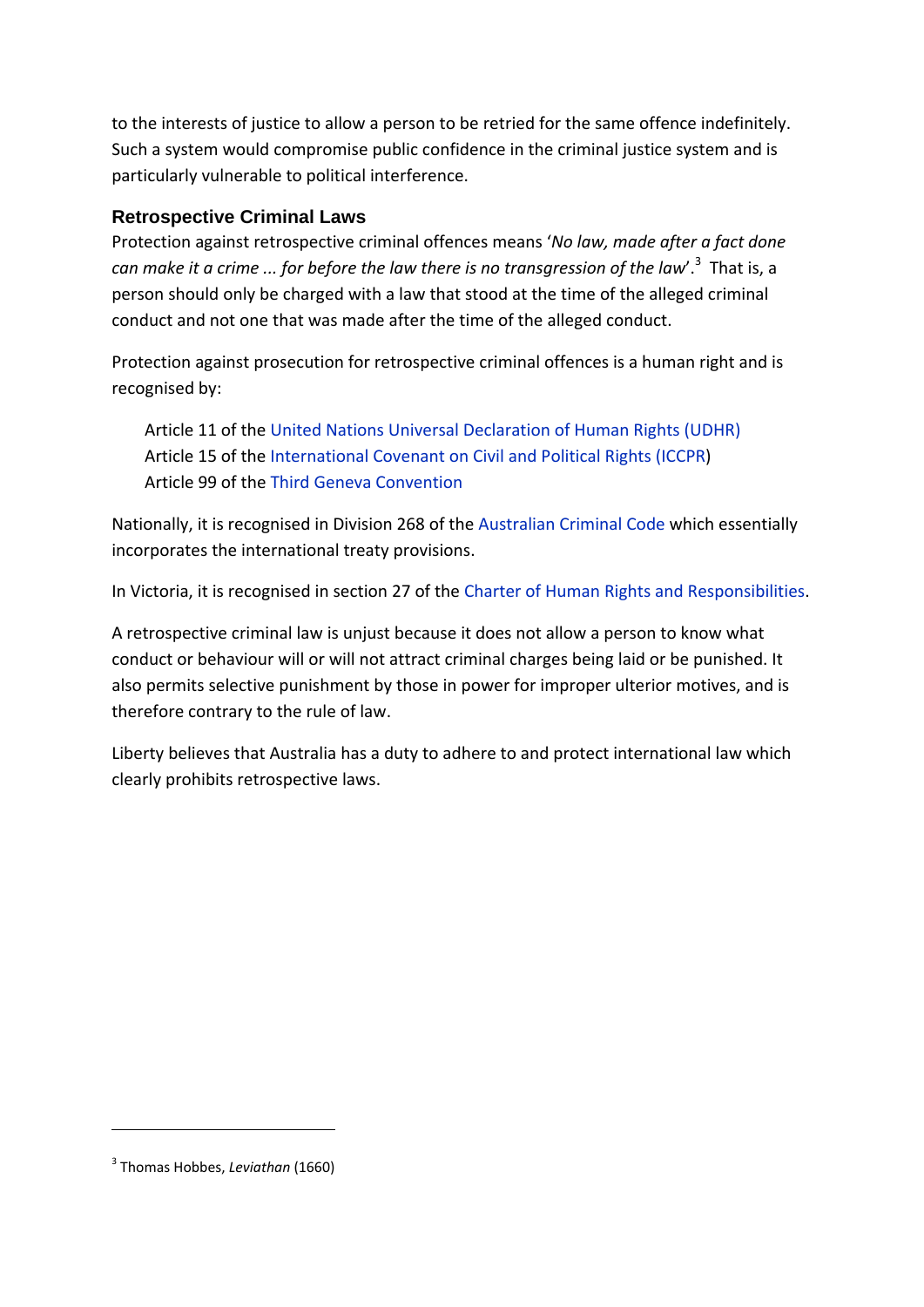#### **AN AUSTRALIAN CHARTER OF RIGHTS**

Australia is the only Western democracy without some kind of charter or bill of rights. Though the Commonwealth Constitution contains some limited rights, such as the right to interstate trade and movement and the right to free communication on political matters, there is no comprehensive charter or bill of human rights and civil liberties. Not only does this leave human rights and civil liberties vulnerable to curtailment and abrogation, it also means that Australia has not implemented in domestic law its human rights obligations under international law. Liberty believes that Australia should meet its international human rights obligations without qualification.

Australia is currently a party to the following international human rights conventions:

The International Covenant on Civil and Political Rights (ICCPR) The International Covenant on Economic, Social and Cultural Rights (ICESCR) The International Convention against Torture The International Convention for the Elimination of Racial Discrimination (ICERD) The International Convention for the Elimination of Discrimination against Women The International Convention on the Rights of the Child

However, although Australia has signed and ratified these treaties and thereby become bound under international law to adhere to them, they have not been fully implemented in Australian domestic law by legislation. Thus Australians do not enjoy the full protection of these international rights in Australian law.

These conventions are important international instruments agreed to by a majority of countries to protect basic human rights. Each one should be fully enacted into Australian domestic law. At present, however, these international conventions are only sporadically incorporated in Australian law, leaving Australians with an inadequate and partial scheme of human rights protection.

Liberty notes with approval that the Commonwealth Government has announced that it will conduct a consultation to determine how best to protect human rights in Australia. Liberty urges the Government to initiate such a consultation as soon as possible. The consultative process should be independent, impartial and comprehensive. It should embrace the protection not just of civil and political rights but also the protection of economic, social and cultural rights. The consultation, however conducted, should report on its findings to the Commonwealth Government no later than June 30 2009.

There are a number of competing models for the legal recognition of civil liberties and human rights. According to the traditional view, the sovereignty of Parliament is the surest safeguard of civil liberties. This view draws on Parliament's historical role in breaking the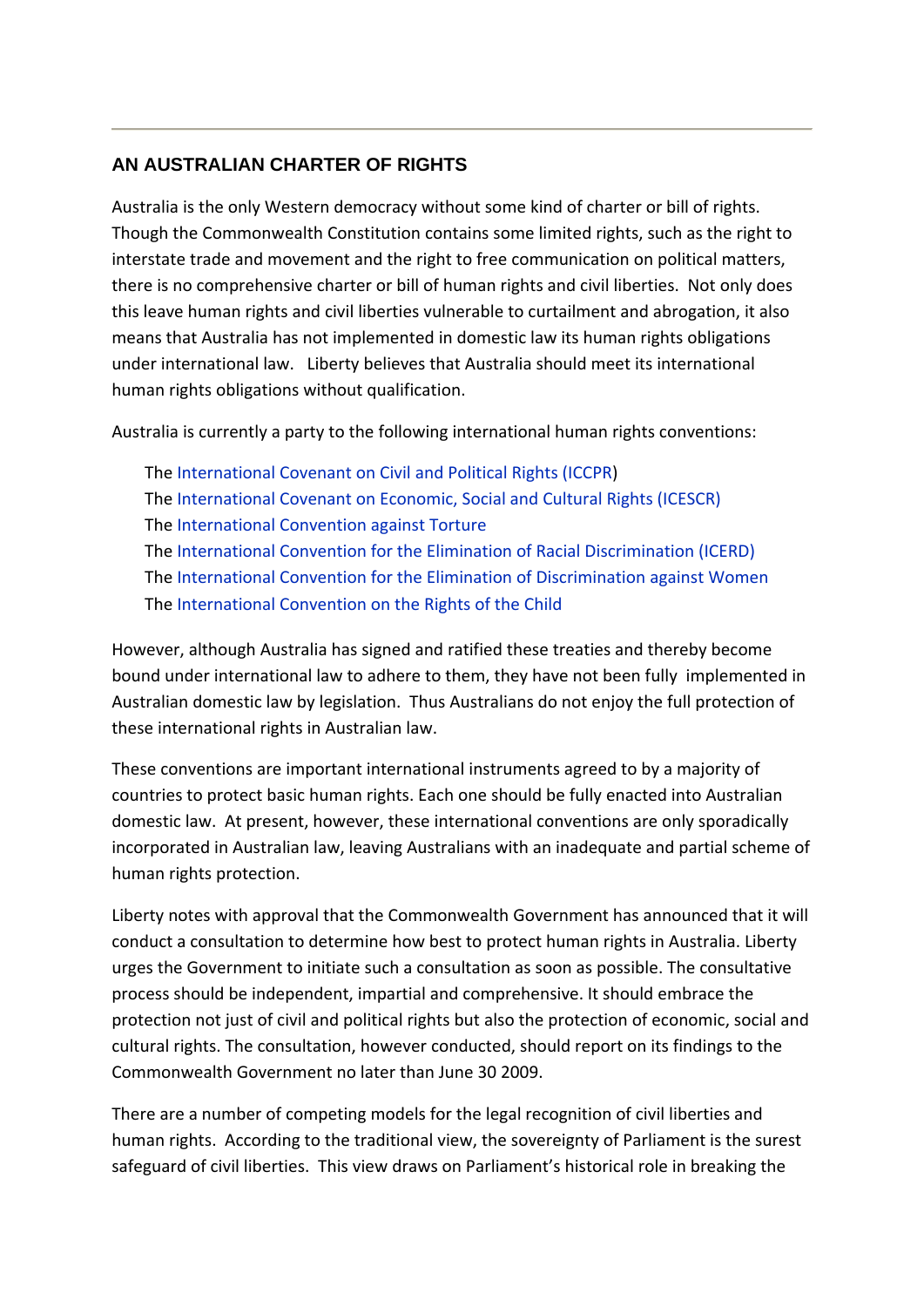tyranny of executive government but overlooks the latter day failures of Parliament to hold the executive to account and the frequent abrogation of human rights by legislation.

The United States Bill of Rights model provides the most effective curb on the powers of the legislature and the executive. Under this model, rights are entrenched in the constitution and legal action can result in rulings that legislation and executive acts are invalid. Critics of this model say that it hands too much power to unelected judges.

The statutory charter of rights model, adopted in the United Kingdom, Victoria and the ACT, takes a more limited approach. It preserves the sovereignty of Parliament but requires legislation to be interpreted, and government departments to act, in accordance with legislated human rights.

There is much debate about which is the best model. Liberty takes the view that the most suitable model for contemporary Australia is the statutory charter. It has therefore enthusiastically supported the Victorian Parliament's Charter of Human Rights and Responsibilities Act 2006. It urges the Commonwealth Parliament to pass similar legislation.

Liberty considers that the arguments most frequently levelled against a charter of rights are misplaced. Such arguments proceed principally upon the basis that a charter will take power from the peoples' elected representatives and confer it upon an unelected judiciary. Under the charter model, however, the judiciary is not able to invalidate legislation as inconsistent with human rights. It is only empowered to interpret legislation in accordance with human rights and, if it finds legislation to be inconsistent with a human right, to make a declaration to that effect. It will be then for the Parliament to decide whether or not the law infringing upon human rights should be amended or repealed. Thus parliamentary sovereignty is preserved yet legislation infringing human rights can be expected to receive more scrutiny than would otherwise be the case.

Liberty believes that a federal charter of rights should contain the following categories of rights:

- **Personal Rights** including the right to life, the right to equality, the right to liberty, the right to security, freedom from torture;
- **Civil and Political Rights** including freedom of conscience, freedom of thought and expression, freedom of assembly and association, and the right to vote;
- **The Rights of Individuals in Groups** including the right to privacy and family life, the freedom of movement, the right to asylum in the case of persecution, the right to property and freedom of religion;
- **Economic and Social Rights** including the rights to work, to education, to health, to social security, to participate in public life and other related entitlements.